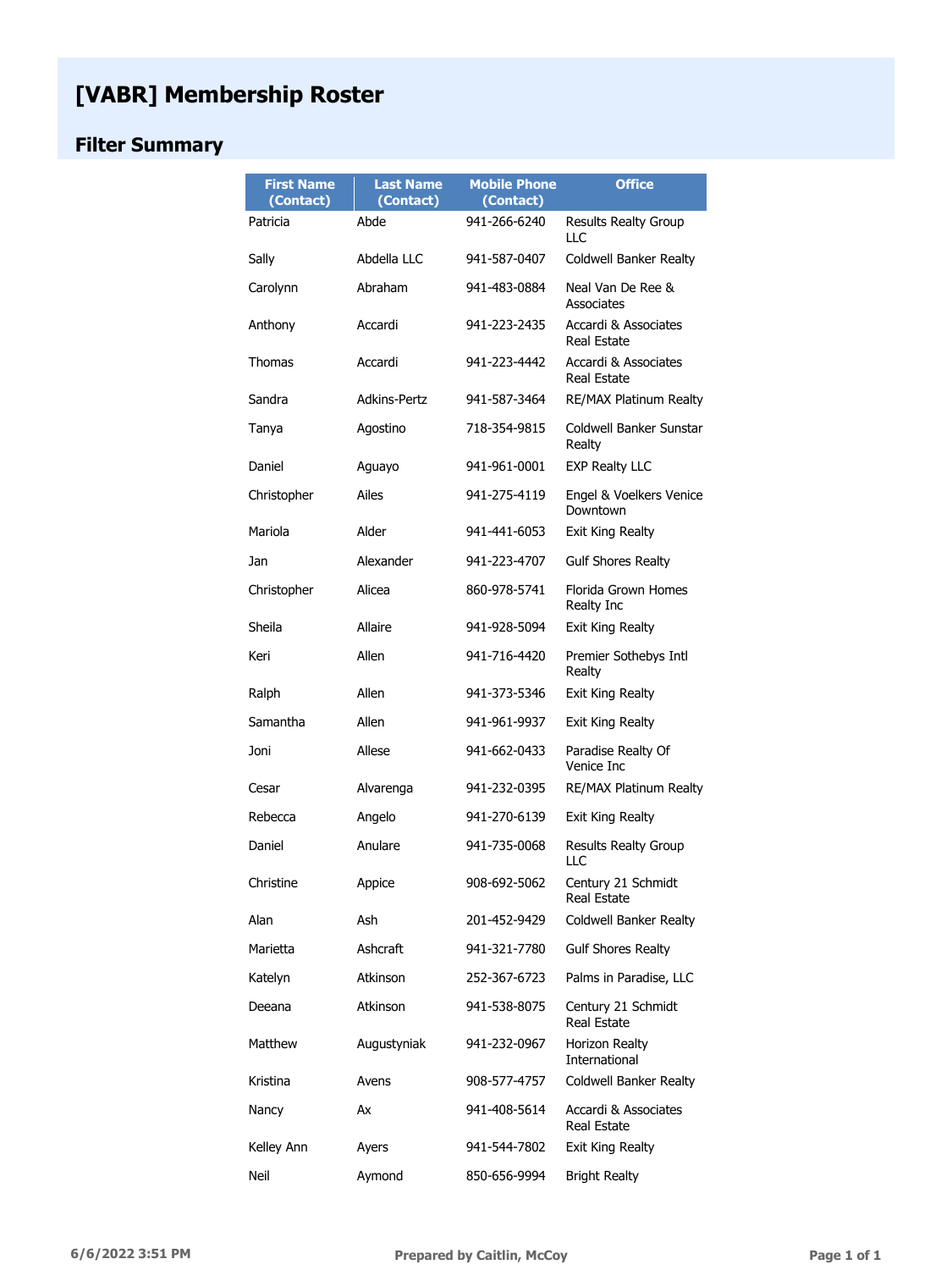| Peter     | Badalamenti II                 | 941-412-5408 | <b>EXP Realty LLC</b>              |
|-----------|--------------------------------|--------------|------------------------------------|
| Joseph    | Ballarino                      | 239-280-5400 | <b>Amerivest Realty</b>            |
| Holly     | <b>Barabas</b>                 | 941-270-2409 | <b>Gulf Shores Realty</b>          |
| Philomena | <b>Barrett</b>                 | 941-232-6956 | <b>Results Realty Group</b><br>LLC |
| James     | <b>Bartlett</b>                | 941-234-7514 | Coldwell Banker Realty             |
| Lauren    | <b>Bates</b>                   | 941-402-8123 | Premier Sothebys Intl<br>Realty    |
| James     | <b>Bath</b>                    | 941-716-0051 | <b>Gulf Shores Realty</b>          |
| Kari      | Battaglia                      | 941-468-3852 | Veterans Realty Inc.               |
| Thomas    | <b>Battisto</b>                | 941-408-3454 | <b>Gulf Shores Realty</b>          |
| Justin    | <b>Bauereiss</b>               | 941-929-4720 | Florida Grown Homes<br>Realty Inc  |
| Ruell     | Bean                           | 941-416-3171 | Keller Williams Island<br>Life Re  |
| Iris      | Beaugrand                      | 941-468-0334 | Coppola Realty Group               |
| Lea       | <b>Beckley</b>                 | 941-404-8140 | Exit King Realty                   |
| Stephanie | Behling                        | 941-416-4068 | RE/MAX Palm Realty of<br>Venice    |
| Sharon    | Beisser                        | 941-716-3671 | Bishop West Real Estate<br>LLC     |
| Chere     | <b>Belcher</b>                 | 941-223-4319 | Exit King Realty                   |
| Joanna    | <b>Belka</b>                   | 941-408-6630 | Exit King Realty                   |
| Scott     | Benge                          | 574-993-0333 | Home Keys Realty<br>Group          |
| Gary      | Benjamin                       | 941-730-3605 | Veterans Realty Inc.               |
| Leslie    | <b>Bennett</b>                 | 941-468-4874 | HomeSmart                          |
| Kelly     | Bennett PA                     | 941-232-5900 | White Sands Realty<br>Group FL     |
| Laura     | Benson                         | 941-780-4348 | Michael Saunders & Co.             |
| Gary      | Bentley                        | 727-639-0822 | Results Realty Group<br>LLC        |
| Mark      | Benyaminov                     | 248-376-7769 | <b>EXP Realty LLC</b>              |
| Derryle   | Berger                         | 941-223-3250 | Michael Saunders & Co.             |
| Edward    | <b>Bergin</b>                  | 941-441-5494 | Keller Williams Island<br>Life Re  |
| Audrey    | Bertapelle                     | 941-204-4449 | Premier Sothebys Intl<br>Realty    |
| Edmund    | <b>Bessery</b>                 | 941-468-6644 | West Coast Realty of<br>Venice     |
| Adina     | <b>Betancourt</b><br>Rodriguez | 941-467-5603 | Keller Williams Island<br>Life Re  |
| Fabio     | <b>Bicho</b>                   | 774-305-5820 | 3427 International Corp            |
| Cheryl    | Bishop                         | 941-716-3911 | <b>EXP Realty LLC</b>              |
| Andrea    | Blackwell                      | 941-786-8023 | Premier Sothebys Intl<br>Realty    |
| Ryan      | <b>Blass</b>                   | 317-671-1184 | Coldwell Banker Realty             |
| Duston    | <b>Bloom</b>                   | 941-402-1092 | Keller Williams Island<br>Life Re  |
| Nancy     | Bober                          | 941-416-3066 | Settles Real Estate LLC            |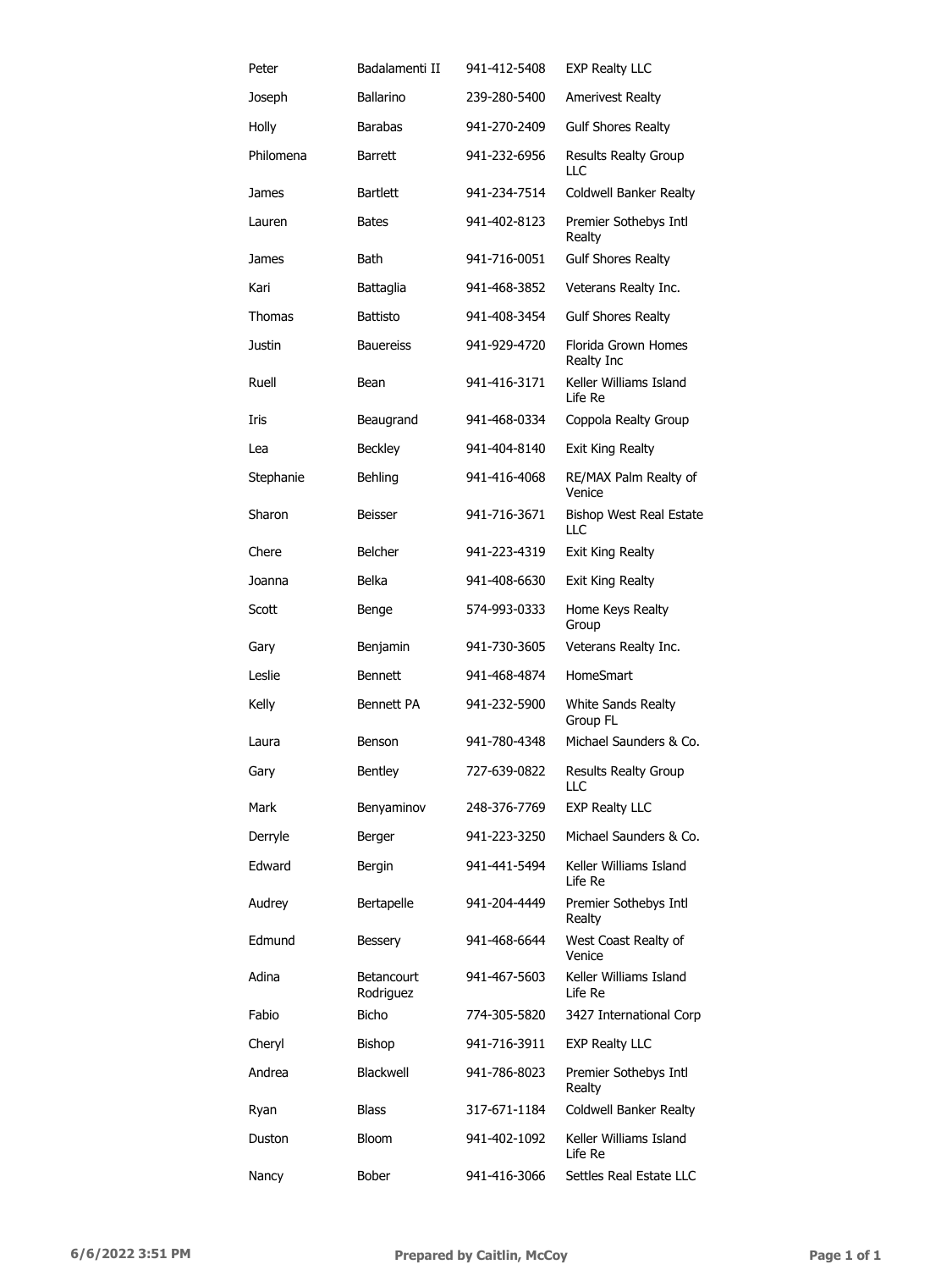| Allison    | <b>Bollero</b>     | 941-451-7411 | Keller Williams Island<br>Life Re     |
|------------|--------------------|--------------|---------------------------------------|
| Dana       | <b>Bolton</b>      | 941-451-9599 | Keller Williams Island<br>Life Re     |
| Charles    | <b>Bonamer</b>     |              | Trans-Equity Inc                      |
| James      | <b>Booker</b>      | 941-362-0900 | <b>Bright Realty</b>                  |
| Adele      | <b>Bourcier</b>    | 941-468-2571 | Coldwell Banker Realty                |
| Brenda     | <b>Braden</b>      | 941-716-3733 | Results Realty Group<br>LLC           |
| Richard    | Bradway            | 941-809-8431 | Premier Sothebys Intl<br>Realty       |
| Linda      | Bradway            | 941-809-3555 | Premier Sothebys Intl<br>Realty       |
| Ken        | <b>Brand</b>       | 941-374-0926 | Brand Realty &<br>Associates          |
| Kimberly   | <b>Brandon</b>     | 850-819-0995 | Kimberly Brandon, Sole<br>Prop.       |
| Richard    | <b>Bratton</b>     | 941-320-8800 | Coldwell Banker Realty                |
| Karen      | Bray               | 703-861-5781 | West Villages Realty<br>LLC           |
| Shawn      | Bray               | 941-468-1016 | <b>West Villages Realty</b><br>LLC    |
| Susan      | Breckinridge       | 303-358-9993 | Keller Williams Realty<br>Gold        |
| Chad       | <b>Bridenstine</b> | 952-807-2500 | Coldwell Banker Realty                |
| Anna       | <b>Bridinger</b>   | 941-544-8195 | Pelican Realty Corp                   |
| Barry      | <b>Bright</b>      | 941-320-3934 | <b>Bright Realty</b>                  |
| James      | <b>Briley</b>      | 941-800-7622 | Coldwell Banker Realty                |
| Jonathan   | <b>Britton</b>     | 941-468-6344 | Paradise Realty Of<br>Venice Inc      |
| Olga       | <b>Brock</b>       | 941-726-5797 | Brand Realty &<br>Associates          |
| Patrick    | <b>Brogley</b>     | 941-361-9031 | Keller Williams On The<br>Water       |
| Robert     | <b>Brooker</b>     | 941-445-0861 | Michael Saunders &<br>Company         |
| Susan      | <b>Brooker</b>     | 941-223-6055 | Michael Saunders &<br>Company         |
| Melissa    | <b>Brookes</b>     | 941-493-9224 | Paradise Realty Of<br>Venice Inc      |
| Ruvim      | <b>Broslav</b>     | 253-267-2847 | RVB Realty, LLC                       |
| Jacqueline | <b>Brothers</b>    | 941-416-0677 | <b>Results Realty Group</b><br>LLC    |
| Lori       | <b>Brouillette</b> | 508-971-6999 | Keller Williams Realty<br>Gold        |
| Jerry      | <b>Brower</b>      | 941-468-3456 | Preferred Properties of<br>Venice Inc |
| Ken        | <b>Brown</b>       | 732-239-2124 | Coldwell Banker Sunstar<br>Realty     |
| Heike      | <b>Brown</b>       | 678-687-2462 | Keller Williams Island<br>Life Re     |
| Michael    | <b>Brown</b>       | 404-409-2462 | Keller Williams Island<br>Life Re     |
| Robbie     | <b>Bruce</b>       | 941-276-1137 | Keller Williams Island<br>Life Re     |
| Holli      | <b>Bryant</b>      | 941-586-6269 | <b>RE/MAX Alliance Group</b>          |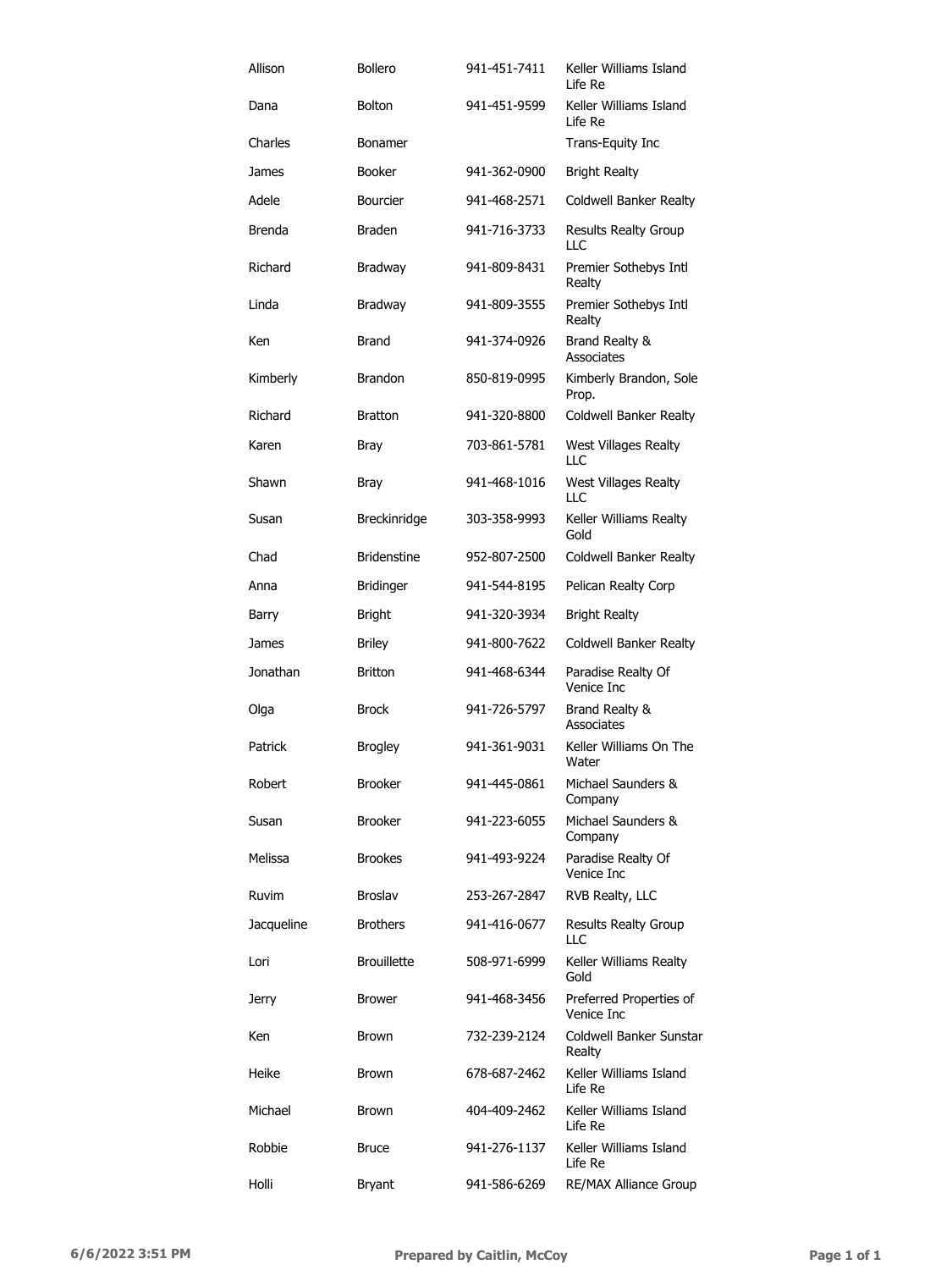| Melinda      | <b>Buckley</b>              | 941-468-1118 | Bishop West Real Estate<br>$\sqcup$ C                |
|--------------|-----------------------------|--------------|------------------------------------------------------|
| Francis      | <b>Buckley</b>              | 941-284-7779 | <b>Bishop West Real Estate</b><br>LLC                |
| Ryan         | <b>Burdziak</b>             | 941-345-0791 | Dalton Wade Inc                                      |
| Michael      | <b>Burke</b>                | 941-345-3953 | White Sands Realty<br>Group FL                       |
| Deanna       | <b>Burke</b>                | 781-799-8108 | Accardi & Associates<br>Real Estate                  |
| <b>Brett</b> | <b>Burmann</b>              | 941-223-0055 | Paradise Realty Of<br>Venice Inc                     |
| Christina    | <b>Burns</b>                | 941-451-9247 | Exit King Realty                                     |
| Todd         | <b>Burst</b>                | 941-416-0432 | Keller Williams Island<br>Life Re                    |
| Barbara      | <b>Burton</b><br>Richardson | 941-685-6039 | Coldwell Banker Realty                               |
| Anton        | Burwan                      | 973-809-9588 | Burwan Appraisal<br><b>Services</b>                  |
| Angela       | <b>Busse</b>                | 580-574-5809 | <b>Exit King Realty</b>                              |
| Wladyslawa   | Byrdak                      | 941-320-2664 | Exit King Realty                                     |
| Karel        | Cabart                      | 941-483-6195 | Hackworth Realty<br>Group LLC                        |
| Arturo       | Caceres                     | 407-680-7467 | Coldwell Banker Realty                               |
| Melissa      | Caldwell                    | 941-266-8829 | Premier Sothebys Intl<br>Realty                      |
| Jody         | Callan                      | 941-525-8707 | Premier Sothebys Intl<br>Realty                      |
| Kayleigh     | Callinan                    | 850-326-6698 | Berkshire Hathaway<br>HomeServices Florida<br>Realty |
| Pamela       | Cameron                     | 941-716-3838 | Florida Life Realty<br>Group, LLC                    |
| Cole         | Campbell                    | 571-882-0992 | Medway Realty                                        |
| Darrin       | Campbell                    | 941-218-0619 | Medway Realty                                        |
| Karli        | Campbell                    | 941-404-9285 | Medway Realty                                        |
| Veronica     | Campbell                    | 941-223-8170 | Berkshire Hathaway<br>HomeServices Florida<br>Realty |
| Steven       | Canavan                     | 941-993-0476 | <b>Fine Properties</b>                               |
| <b>Brent</b> | Canevari                    | 941-323-2298 | Coldwell Banker Sunstar<br>Realty                    |
| Wendy        | Cannizzaro                  | 941-468-1857 | Coldwell Banker Realty                               |
| Daniel       | Capone                      | 508-241-1794 | Coldwell Banker Realty                               |
| Anthony      | Capotosto                   | 941-586-2819 | Luxe Realty                                          |
| Georgia      | Cappelluti                  | 847-693-8878 | <b>Medway Realty</b>                                 |
| Madison      | Carlberg                    | 941-800-8886 | <b>HomeSmart</b>                                     |
| Sandy        | Carlberg                    | 941-220-9551 | <b>HomeSmart</b>                                     |
| Leslie       | Carpenter Bolduc            | 941-587-3112 | RE/MAX Palm Realty of<br>Venice                      |
| Julie        | Carr                        | 630-363-5955 | Coldwell Banker Realty                               |
| Sherry       | Carreau                     | 727-276-2131 | Coldwell Banker Realty                               |
| <b>Stacy</b> | Carroll                     | 941-539-6557 | Exit King Realty                                     |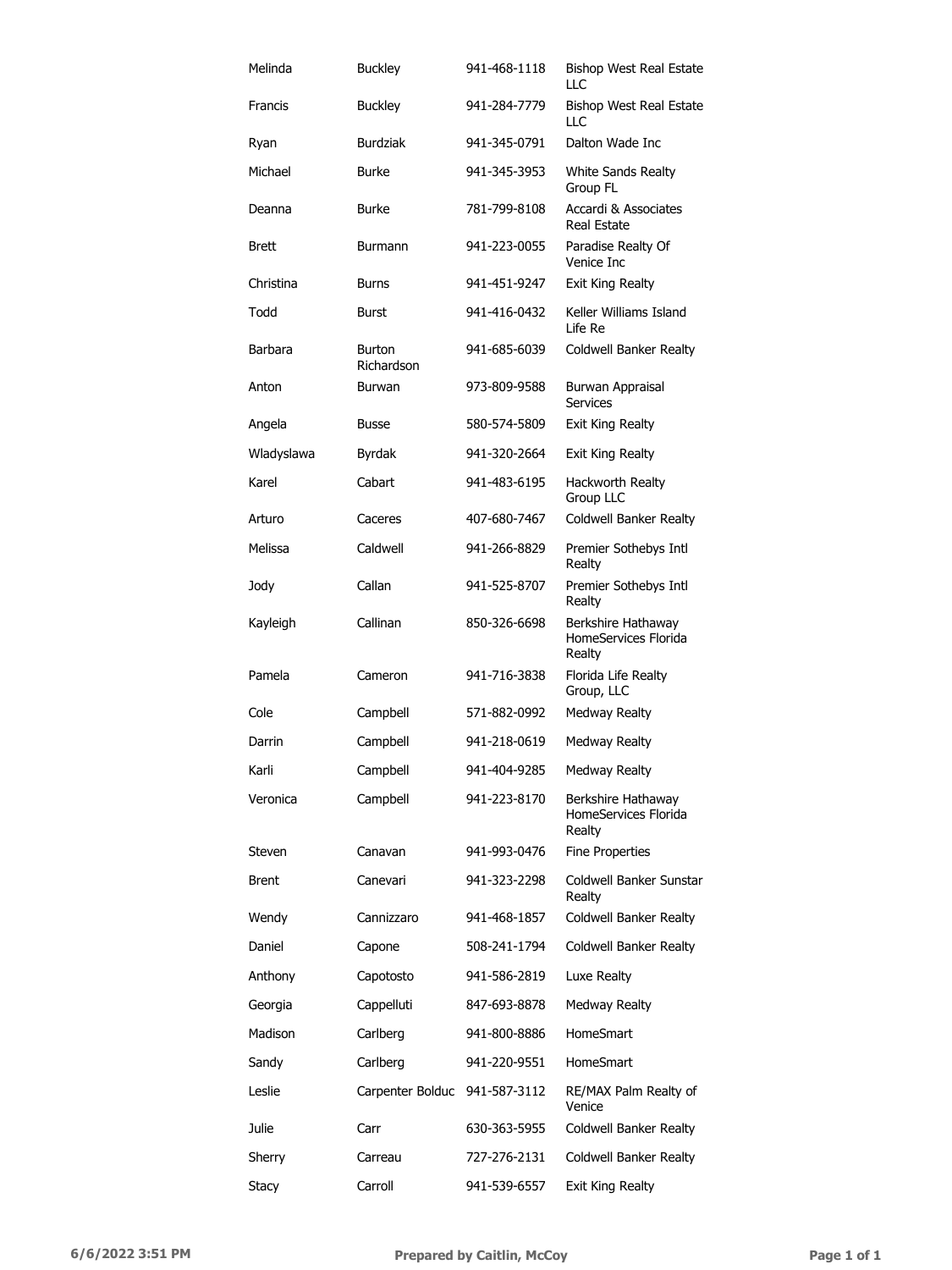| Elizabeth        | Carvalho       | 941-800-8188 | Coldwell Banker Realty                               |
|------------------|----------------|--------------|------------------------------------------------------|
| Paul             | Castonguay     | 941-586-8362 | <b>Bright Realty</b>                                 |
| Magda            | Cetta Whelton  | 941-408-4047 | Engel & Voelkers Venice<br>Downtown                  |
| John             | Chang          | 248-231-7538 | <b>EXP Realty LLC</b>                                |
| Stuart           | Chapin         | 909-844-2331 | <b>EXP Realty LLC</b>                                |
| Michael          | Chapman        | 404-921-4450 | Hodges & Associates,<br>ПC                           |
| Steven           | Chapman        | 941-716-7591 | Exit King Realty                                     |
| Jesse            | Chard          | 941-544-7394 | <b>Medway Realty</b>                                 |
| Mary             | Charland       | 941-408-5642 | <b>Gulf Shores Realty</b>                            |
| <b>Jefferson</b> | Charles        | 304-982-9715 | Shark Tooth Realty                                   |
| Angela           | Chelnokov      | 941-544-0041 | Coldwell Banker Realty                               |
| Ashley           | Chiltonwhite   | 317-809-6887 | <b>Exit King Realty</b>                              |
| Heidi            | Choiniere      | 941-876-3990 | Coldwell Banker Sunstar<br>Realty                    |
| David            | Christensen    | 941-404-0408 | Keller Williams Realty<br>Gold                       |
| Dan              | Christopherson | 941-468-7209 | Cornerstone R.E of SW<br>FI.                         |
| Kathleen         | Cipolla        | 719-213-7661 | Berkshire Hathaway<br>HomeServices Florida<br>Realty |
| Alexandre        | Claessens      | 941-468-0607 | Florida Capital Realty                               |
| Louise           | Clapp          | 941-716-2339 | Pointe of Palms Real<br>Estate                       |
| Charlotte        | Clark          | 941-928-6054 | <b>Medway Realty</b>                                 |
| Andrew           | Clark          | 941-929-4223 | <b>Medway Realty</b>                                 |
| Sean             | Clayton        | 574-360-9488 | Coldwell Banker Realty                               |
| Charlyn          | Clements       | 941-468-3220 | Exit King Realty                                     |
| John             | Cloutman       | 910-742-1890 | Keller Williams Island<br>Life Re                    |
| Chad             | Coatney        | 941-451-1495 | <b>Results Realty Group</b><br>LLC                   |
| Karen            | Cocchiaro      | 702-604-7657 | Beach Town Group LLC                                 |
| Brandy           | Coffey         | 941-404-4737 | <b>KW Suncoast</b>                                   |
| Brandy           | Coffey         | 941-404-4737 | Keller Williams Island<br>Life Re                    |
| Debi             | Cohoon         | 941-877-2550 | Premier Sothebys Intl<br>Realty                      |
| <b>Brittany</b>  | Coleman        | 941-312-1705 | <b>EXP Realty LLC</b>                                |
| Murray           | Coleman        | 352-400-1511 | Keller Williams Realty<br>Gold                       |
| Kelly            | Colome         | 941-888-4248 | KSJ Real Estate<br>Services, LLC                     |
| Barry            | Constant       | 941-499-4131 | <b>Gulf Shores Realty</b>                            |
| Julie            | Constantine    | 941-468-5507 | Coldwell Banker Realty                               |
| Curt             | Cooke          | 941-232-1899 | RE/MAX Platinum Realty                               |
| Pamela           | Copeland       | 941-716-2644 | Berkshire Hathaway<br>HomeServices Florida           |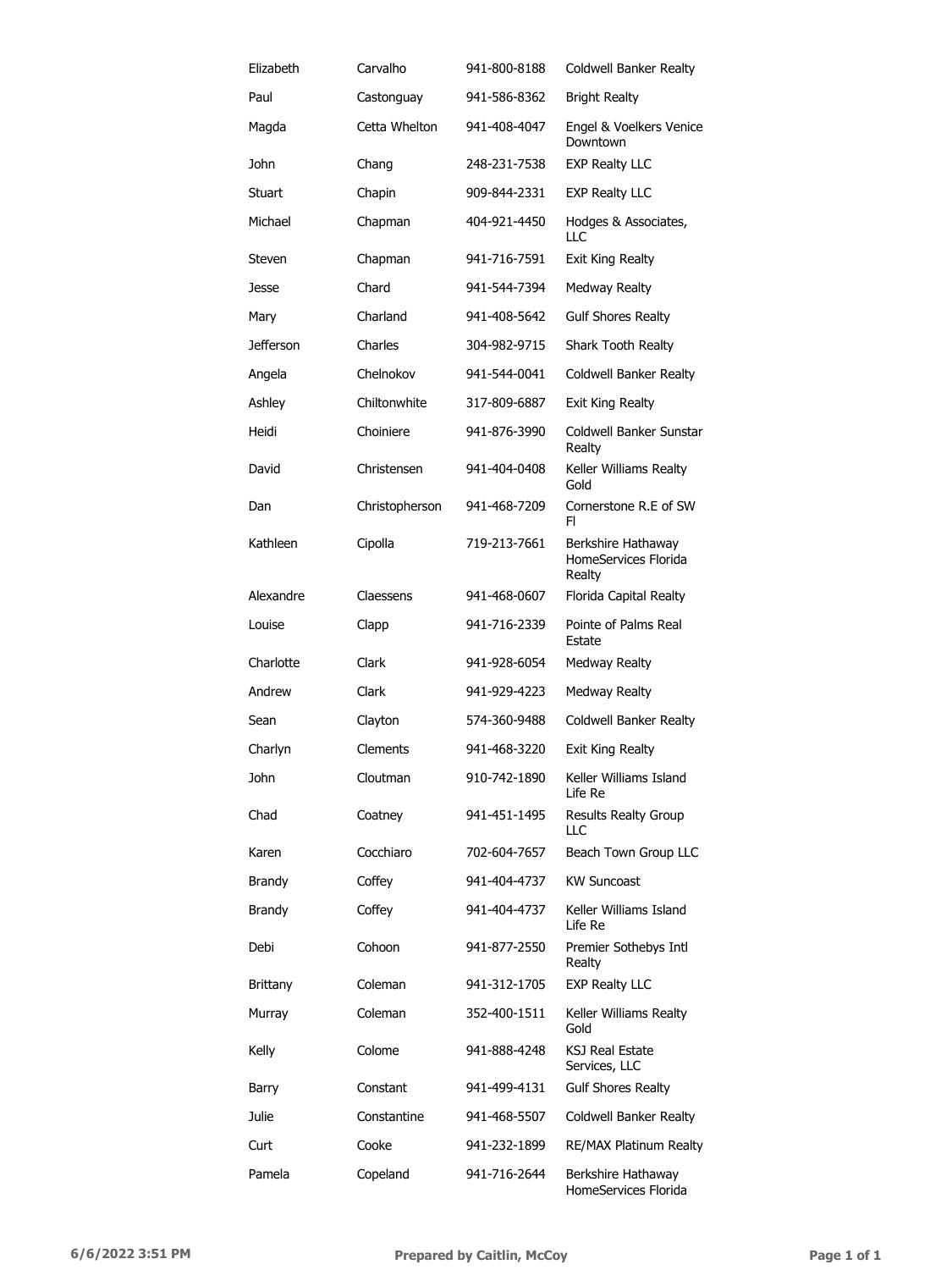### Realty

| Thomas      | Coppola      | 941-504-7152 | Coppola Realty Group                                 |
|-------------|--------------|--------------|------------------------------------------------------|
| Donald      | Costa        | 941-800-7171 | Exit King Realty                                     |
| Christopher | Costello     | 941-716-1622 | RE/MAX Palm Realty of<br>Venice                      |
| Victoria    | Coulter      | 201-686-5447 | HomeSmart                                            |
| Magdalena   | Couturier    | 941-685-8675 | Medway Realty                                        |
| Judith      | Cramer       | 401-500-6629 | <b>Coldwell Banker Realty</b>                        |
| Тy          | Crews        | 941-830-6369 | Edgerton Realty &<br>Development                     |
| Carmela     | Crifo-Wright | 941-716-2250 | Hackworth Realty<br>Group LLC                        |
| Christian   | Criola       | 858-353-0249 | Coldwell Banker Realty                               |
| Peter       | Crowley      | 941-780-5459 | <b>RE/MAX Alliance Group</b>                         |
| Lindsey     | Csejka       | 941-421-6461 | Keller Williams Island<br>Life Re                    |
| Mark        | Cummings     | 941-408-5326 | Cornerstone R.E of SW<br>FI.                         |
| Darlene     | Curiazza     | 941-218-9362 | Coldwell Banker Realty                               |
| Briana      | Cyr          | 941-303-9300 | Coldwell Banker Realty                               |
| Dennis      | Czapiga      | 941-416-7672 | Michael Saunders & Co.                               |
| Kelley      | D Lima       | 941-307-0872 | White Sands Realty<br>Group FL                       |
| Katherine   | Dahl         | 941-786-4996 | Coldwell Banker Realty                               |
| Susan       | Dahn         | 941-408-3021 | Premier Sothebys Intl<br>Realty                      |
| Leah        | Dalverny     | 317-370-9889 | <b>Gulf Shores Realty</b>                            |
| Claudia     | Daniels      | 941-773-1447 | <b>RE/MAX Platinum Realty</b>                        |
| James       | David        | 941-525-8141 | Berkshire Hathaway<br>HomeServices Florida<br>Realty |
| Andrea      | Davis        | 941-275-6345 | <b>EXP Realty LLC</b>                                |
| Harvey      | Davis        | 941-223-0424 | <b>Gulf Shores Realty</b>                            |
| Christopher | Davis        | 941-499-0288 | <b>EXP Realty LLC</b>                                |
| Cherie      | De Hay       | 941-809-6828 | Settles Real Estate LLC                              |
| Lana        | De Vettori   | 941-456-2878 | Bishop West Real Estate<br>LLC                       |
| Diana       | De Yampert   | 843-227-0849 | Premier Sothebys Intl<br>Realty                      |
| Jeramie     | Deberard     | 941-525-8516 | Anchor Realty of the<br><b>Gulf Coast</b>            |
| Gretchen    | DeBoer       | 651-503-4476 | Berkshire Hathaway<br>HomeServices Florida<br>Realty |
| James       | Decker       | 941-258-8007 | <b>Gulf Shores Realty</b>                            |
| Frank       | DeFede       | 740-517-5224 | <b>Fine Properties</b>                               |
| Sandra      | Defoe        | 941-800-7399 | Michael Saunders & Co.                               |
| Rebecca     | DeGeorge     | 704-904-2125 | Coldwell Banker Realty                               |
| Jackie      | Della Villa  | 941-525-6282 | Coldwell Banker Realty                               |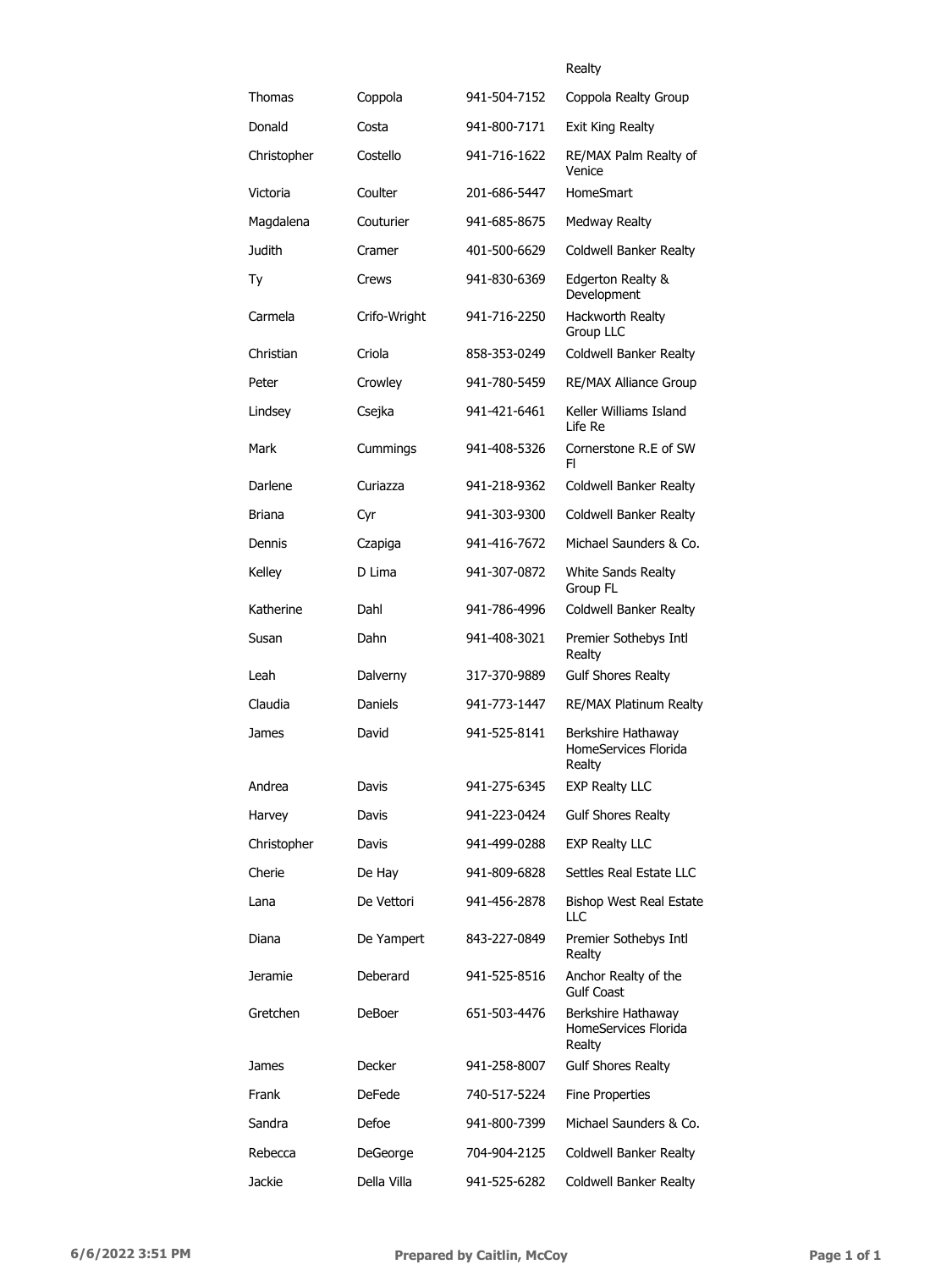| <b>Neville</b>  | Demo             | 941-920-4598 | Venice Isle Real Estate<br>Sales                     |
|-----------------|------------------|--------------|------------------------------------------------------|
| Johanna         | Denski           | 305-298-7278 | Exit King Realty                                     |
| Petra           | Despos           | 941-586-4967 | <b>EXP Realty LLC</b>                                |
| Robert          | DeSteno          | 201-417-8824 | Coldwell Banker Realty                               |
| Vadim           | Desyatnikov      | 941-809-3075 | Vadim Realty LLC                                     |
| Michelle        | <b>Deturk</b>    | 941-408-3384 | Keller Williams Island<br>Life Re                    |
| Mark            | Devine           | 941-451-0758 | Paradise Realty Of<br>Venice Inc                     |
| Michael         | Dew              | 941-822-9800 | LoKation                                             |
| Becky           | Dewey            | 941-429-3506 | <b>RE/MAX Anchor Realty</b>                          |
| Danielle        | Dietrich         | 603-767-9166 | Coldwell Banker Realty                               |
| Lucinda         | <b>Dillander</b> | 941-716-3203 | Michael Saunders &<br>Company                        |
| Elaine          | Dillon-Angelakis | 608-751-8469 | Coldwell Banker Realty                               |
| Kathryn         | Dilmore          | 941-270-0627 | Medway Realty                                        |
| <b>Jennifer</b> | <b>DiPiazza</b>  | 941-313-0866 | <b>Bright Realty</b>                                 |
| David           | Dittler          | 941-650-3749 | Century 21 Schmidt<br><b>Real Estate</b>             |
| Gloria          | Dittler          | 941-650-3838 | Century 21 Schmidt<br><b>Real Estate</b>             |
| James           | Dixon            | 715-699-9380 | <b>Results Realty Group</b><br>LLC                   |
| Joseph          | Dixon            | 941-207-5070 | Berkshire Hathaway<br>HomeServices Florida<br>Realty |
| Jovan           | Djokic           | 941-815-2166 | Results Realty Group<br><b>LLC</b>                   |
| Tiffany         | Dodd             | 941-220-9784 | <b>Preferred Shore</b>                               |
| Sabina          | Donato           | 941-726-7260 | Coldwell Banker Realty                               |
| Ronald          | DoorenBos        | 941-525-6322 | Premier Sothebys Intl<br>Realty                      |
| Debra           | DoorenBos        | 941-525-6399 | Premier Sothebys Intl<br>Realty                      |
| Melinda         | D'Orazio         | 941-882-2555 | <b>Gulf Shores Realty</b>                            |
| June            | Douglas          | 941-224-7426 | <b>Bright Realty</b>                                 |
| Ivan            | Dovgalyuk        | 425-299-5539 | Gangway Realty                                       |
| James           | Downing          | 941-786-2210 | Accardi & Associates<br>Real Estate                  |
| Erica           | Downs            | 941-544-4754 | Coldwell Banker Realty                               |
| Nancy           | Drake            | 941-496-5121 | Accardi & Associates<br><b>Real Estate</b>           |
| <b>Jennifer</b> | Draper           | 321-439-7204 | LPT Realty LLC                                       |
| <b>Jennifer</b> | Draper           | 321-439-7204 | Listed.com, Inc                                      |
| Trevor          | <b>Dreilich</b>  | 843-735-1111 | Shark Tooth Realty                                   |
| Margaret        | Dressel          | 941-270-7363 | Preferred Properties of<br>Venice Inc.               |
| Patrick         | Drews            | 517-425-2123 | Premier Sothebys Intl<br>Realty                      |
| Kimberly        | Drwal            | 630-669-4853 | Coldwell Banker Realty                               |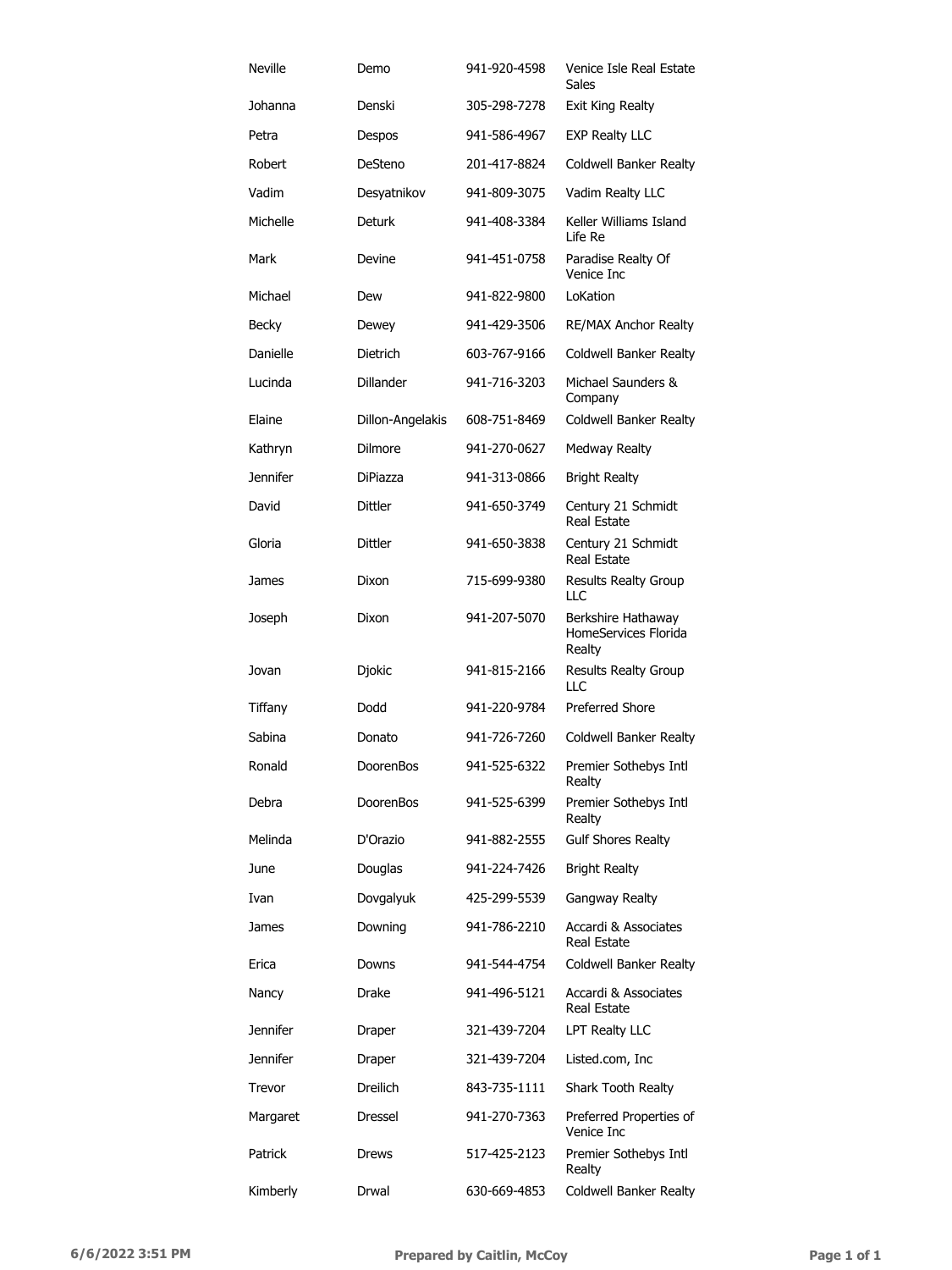| Paul            | Dufault        | 585-200-6504 | <b>Bright Realty</b>                     |
|-----------------|----------------|--------------|------------------------------------------|
| Yekaterina      | Dukan          | 413-535-6474 | <b>Gulf Shores Realty</b>                |
| Erik            | Dunigan        | 941-441-5253 | Cornerstone R.E of SW<br>FI.             |
| James           | Dunn           | 631-278-3561 | <b>EXP Realty LLC</b>                    |
| Daralyn         | Duquette       | 774-238-9678 | Michael Saunders &<br>Company            |
| George          | Duquette       | 917-331-0412 | Century 21 Schmidt<br>Real Estate        |
| Linda           | Duquette       | 917-637-0877 | Century 21 Schmidt<br>Real Estate        |
| Dawn            | Durell         | 941-202-8922 | Beach Bay Real Estate                    |
| Judy            | Eberhart       | 702-596-7642 | LoKation                                 |
| Anne            | Eckerman       | 941-497-5417 | Coldwell Banker Realty                   |
| William         | Eckler         | 941-408-5363 | Michael Saunders & Co.                   |
| Charles         | Edgerton       | 201-953-1309 | Edgerton Realty &<br>Development         |
| William         | Einhorn        | 808-286-1988 | Keller Williams Realty<br>Gold           |
| Sandra          | Eland          | 941-321-8765 | Keller Williams Island<br>Life Re        |
| Pamela          | Elia           | 941-920-1096 | Exit King Realty                         |
| Cynthia         | Eliopoulos     | 330-805-5809 | G1 Realty LLC                            |
| Demetra         | Eliopoulos     | 941-586-9648 | G1 Realty LLC                            |
| <b>Jennifer</b> | England        | 941-400-5994 | Keller Williams Island<br>Life Re        |
| Candice         | Engle          | 574-298-2938 | Hackworth Realty<br>Group LLC            |
| Laurie          | Eshleman       | 215-704-5693 | PRO GROUP REALTY &<br><b>PROP MGT</b>    |
| Cindy           | Esselburn      | 941-786-4731 | <b>Results Realty Group</b><br>LLC       |
| Lester          | Etem           | 941-484-4015 | Exit King Realty                         |
| Zachary         | Ethier         | 518-703-5978 | Shark Tooth Realty                       |
| Kimberly        | Eudy           | 941-882-2666 | RE/MAX Platinum Realty                   |
| Raena           | Everett        | 941-202-8352 | Coldwell Banker Realty                   |
| Robert          | Fair           | 941-441-8030 | Paradise Realty Of<br>Venice Inc.        |
| Carole          | Fanelli        | 941-441-5671 | Century 21 Schmidt<br><b>Real Estate</b> |
| Cheryl          | Farley         | 802-999-4199 | Exit King Realty                         |
| Craig           | Farrar         | 941-441-6611 | Exit King Realty                         |
| Michael         | Feehley        | 941-465-1495 | <b>Results Realty Group</b><br>LLC       |
| Gloria          | Felcyn         | 941-716-4992 | Penguin Real Estate<br><b>Services</b>   |
| Stacy           | <b>Fellows</b> | 402-525-3693 | Keller Williams Island<br>Life Re        |
| <b>Brice</b>    | Ferguson       | 941-735-9304 | Keller Williams Island<br>Life Re        |
| Sharma          | Ferrugia       | 941-408-6846 | <b>Exit King Realty</b>                  |
| Katherine       | Fetterolf      | 941-302-7710 | Fine Properties                          |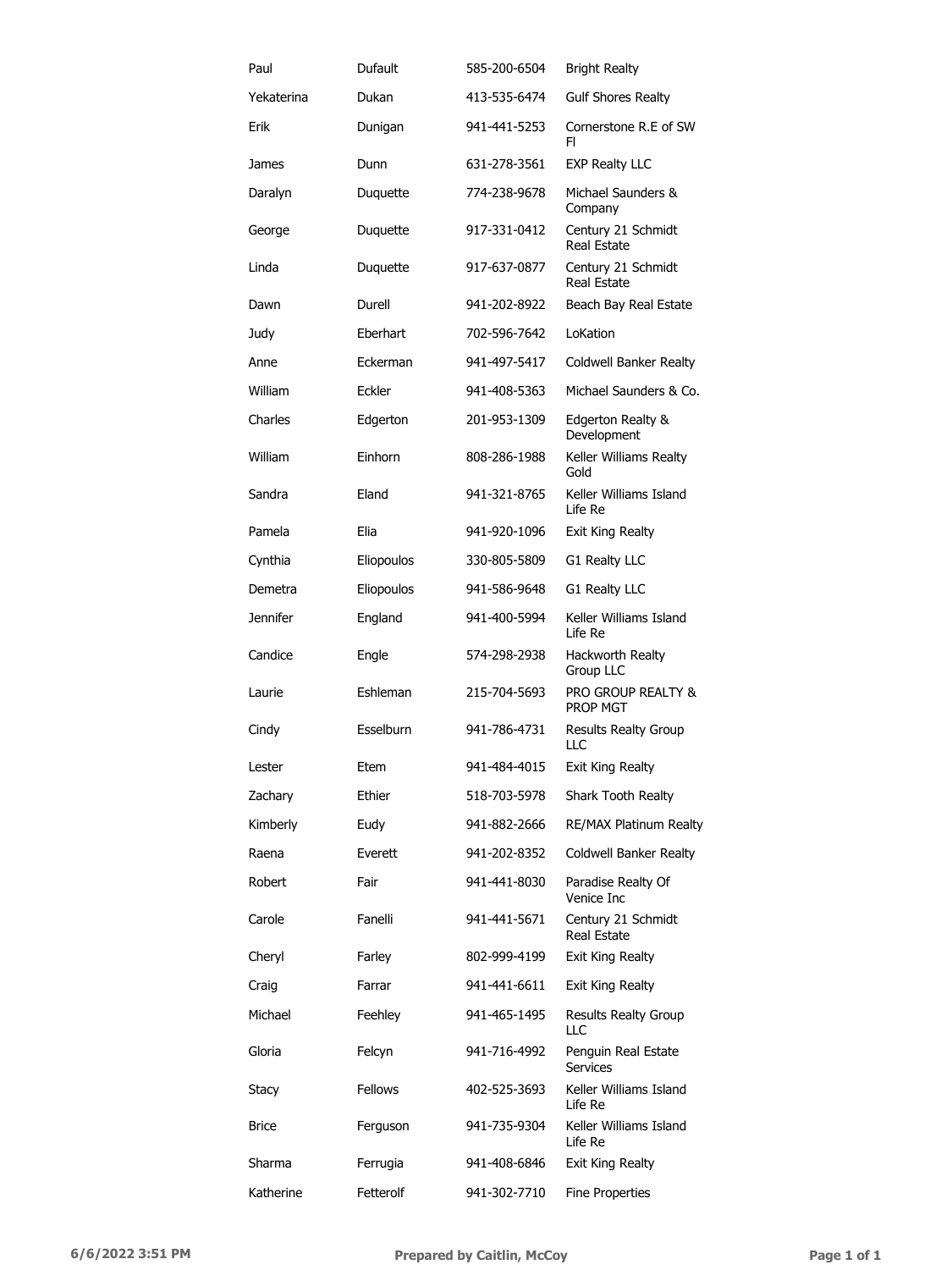| Ronald          | Fichtenberg    | 941-587-1257 | Keller Williams Realty<br>Gold                       |
|-----------------|----------------|--------------|------------------------------------------------------|
| Tara            | Fields         | 941-221-2525 | Cornerstone R.E of SW<br>FI                          |
| Francine        | Fields         | 561-704-8644 | <b>Exit King Realty</b>                              |
| Gabrielle       | Fischer        | 239-898-4266 | Coldwell Banker Realty                               |
| <b>Jennifer</b> | Fisher         | 678-472-6005 | Michael Saunders & Co.                               |
| Michael         | Fitzgerald     | 941-402-8494 | <b>Exit King Realty</b>                              |
| Winifred        | Fitzgerald     | 941-451-1699 | <b>Exit King Realty</b>                              |
| Dorene          | Fitzgerald     | 941-468-3142 | Exit King Realty                                     |
| Alexandra       | Flerlage       | 941-882-2229 | NextHome Suncoast                                    |
| Elizabeth       | Flerlage       | 941-232-6809 | NextHome Suncoast                                    |
| Alfred          | Flerlage       | 941-232-6810 | NextHome Suncoast                                    |
| Mark            | Floryjanski    | 941-468-0830 | Coldwell Banker Realty                               |
| Delaney         | Foley          | 941-444-9780 | Keller Williams Island<br>Life Re                    |
| Steve           | Forbes         | 941-204-7402 | Exit King Realty                                     |
| <b>Jennifer</b> | Foskey         | 302-745-4696 | RE/MAX Platinum Realty                               |
| <b>Bradley</b>  | Foster         | 941-586-3397 | Exit King Realty                                     |
| Crystal         | Fowler         | 941-769-7966 | Medway Realty                                        |
| Karen           | Fox            | 207-671-7679 | Exit King Realty                                     |
| James           | Fraser         | 941-303-3622 | Wellen Park Property<br><b>Services</b>              |
| James           | Freeman        | 941-704-8781 | Preferred Properties of<br>Venice Inc                |
| David           | Freeman        | 941-539-1989 | Keller Williams Island<br>Life Re                    |
| Gary            | Frey           | 203-561-7508 | Berkshire Hathaway<br>HomeServices Florida<br>Realty |
| Mathilde        | Frick          | 941-999-0753 | Shark Tooth Realty                                   |
| Caleb           | Frick          | 941-999-0753 | Shark Tooth Realty                                   |
| <b>Myles</b>    | Fromer         | 941-587-3433 | RE/MAX Platinum Realty                               |
| Diane           | <b>Fuchs</b>   | 941-266-8006 | Exit King Realty                                     |
| Mark            | <b>Fucsik</b>  | 941-416-3009 | Hackworth Realty<br>Group LLC                        |
| Cynthia         | <b>Fucsik</b>  | 941-416-5103 | Hackworth Realty<br>Group LLC                        |
| Vincenzo        | Fuda           | 941-615-8000 | Prestige Home Realty                                 |
| Frieda          | <b>Fuller</b>  | 941-223-1644 | Premier Sothebys Intl<br>Realty                      |
| Eugene          | Fulton         | 941-286-1130 | Exit King Realty                                     |
| Frederick       | <b>Furbeck</b> | 941-223-4631 | Furbeck Appraisal<br><b>Services</b>                 |
| Karla           | Furry          | 941-320-8397 | Coldwell Banker Realty                               |
| Lauren          | Fus            | 941-726-8208 | <b>Exit King Realty</b>                              |
| Gary            | Gagne          | 508-292-6954 | 3427 International Corp                              |
| Diane           | Gagnon         | 413-883-5850 | <b>Exit King Realty</b>                              |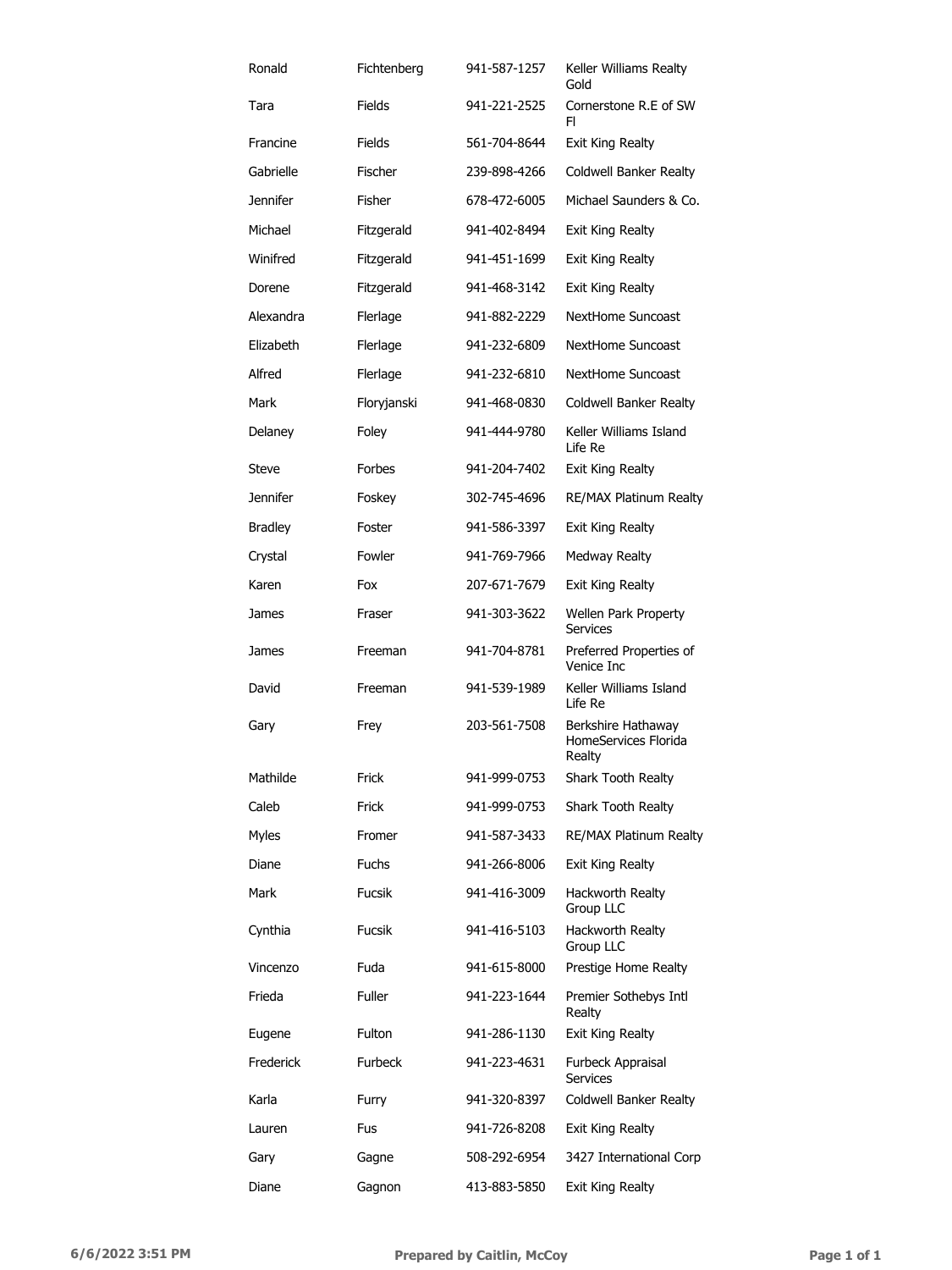| Joseph   | Galasso     | 201-491-4886 | Coldwell Banker Sunstar<br>Realty                    |
|----------|-------------|--------------|------------------------------------------------------|
| Kathleen | Gallagher   | 941-413-0542 | Berkshire Hathaway<br>HomeServices Florida<br>Realty |
| Jason    | Gallourakis | 941-882-0872 | Keller Williams Island<br>Life Re                    |
| Giuseppe | Gambo       | 941-716-4308 | West Coast Realty of<br>Venice                       |
| Kimberly | Gambo       | 941-321-7229 | West Coast Realty of<br>Venice                       |
| Jack     | Gang        | 941-504-1578 | Gangway Realty                                       |
| Richard  | Gardner     | 989-331-4231 | American Eagle Realty,<br>Inc.                       |
| Gary     | Garner      | 941-468-0673 | <b>HomeSmart</b>                                     |
| Anna     | Garrison    | 941-441-5568 | Century 21 Schmidt<br><b>Real Estate</b>             |
| Charles  | Gast        | 941-223-5162 | <b>Exit King Realty</b>                              |
| Joshua   | Gault       | 941-444-6185 | <b>Compass Property</b><br>Management LLC            |
| Angela   | Gendron     | 941-348-0542 | <b>Coldwell Banker Realty</b>                        |
| Kevin    | Gendron     | 401-527-9716 | Coldwell Banker Realty                               |
| Megan E. | George      | 941-726-1998 | Premier Sothebys Intl<br>Realty                      |
| Margo    | Gerhart     | 941-441-7659 | <b>Gulf Shores Realty</b>                            |
| Nealey   | Gertiser    | 941-468-2564 | Gangway Realty                                       |
| Colleen  | Gibson      | 941-961-9088 | Medway Realty                                        |
| Erica    | Giesler     | 813-352-4008 | RE/MAX Alliance Group                                |
| Sam      | Giordano    | 941-223-1431 | Premier Sothebys Intl<br>Realty                      |
| Michael  | Giterman    | 440-343-2691 | <b>Results Realty Group</b><br>LLC                   |
| William  | Glass       | 941-416-0397 | Paradise Realty Of<br>Venice Inc                     |
| Melanie  | Glover      | 941-321-3979 | Keller Williams Island<br>Life Re                    |
| Victoria | Goi         | 941-600-8845 | Keller Williams Island<br>Life Re                    |
| Carole   | Gold        | 941-408-5029 | Premier Sothebys Intl<br>Realty                      |
| Robert   | Goldman     | 941-400-2756 | Michael Saunders & Co.                               |
| Mary     | Gomber      | 941-497-9483 | Mary D. Gomber                                       |
| Judi     | Gonski      | 215-680-0173 | Results Realty Group<br>LLC                          |
| Carol    | Gooding     | 941-376-4744 | <b>PRO GROUP REALTY &amp;</b><br>PROP MGT            |
| Robert   | Goodman     | 404-606-5598 | Berkshire Hathaway<br>HomeServices Florida<br>Realty |
| Steven   | Goodwin     | 617-212-0438 | Keller Williams Island<br>Life Re                    |
| William  | Gorman      | 407-491-2230 | Country Club Estates<br>Sales Inc                    |
| Kimberly | Gossett     | 941-451-3317 | <b>Exit King Realty</b>                              |
| Joanne   | Green       | 516-458-8505 | Coldwell Banker Realty                               |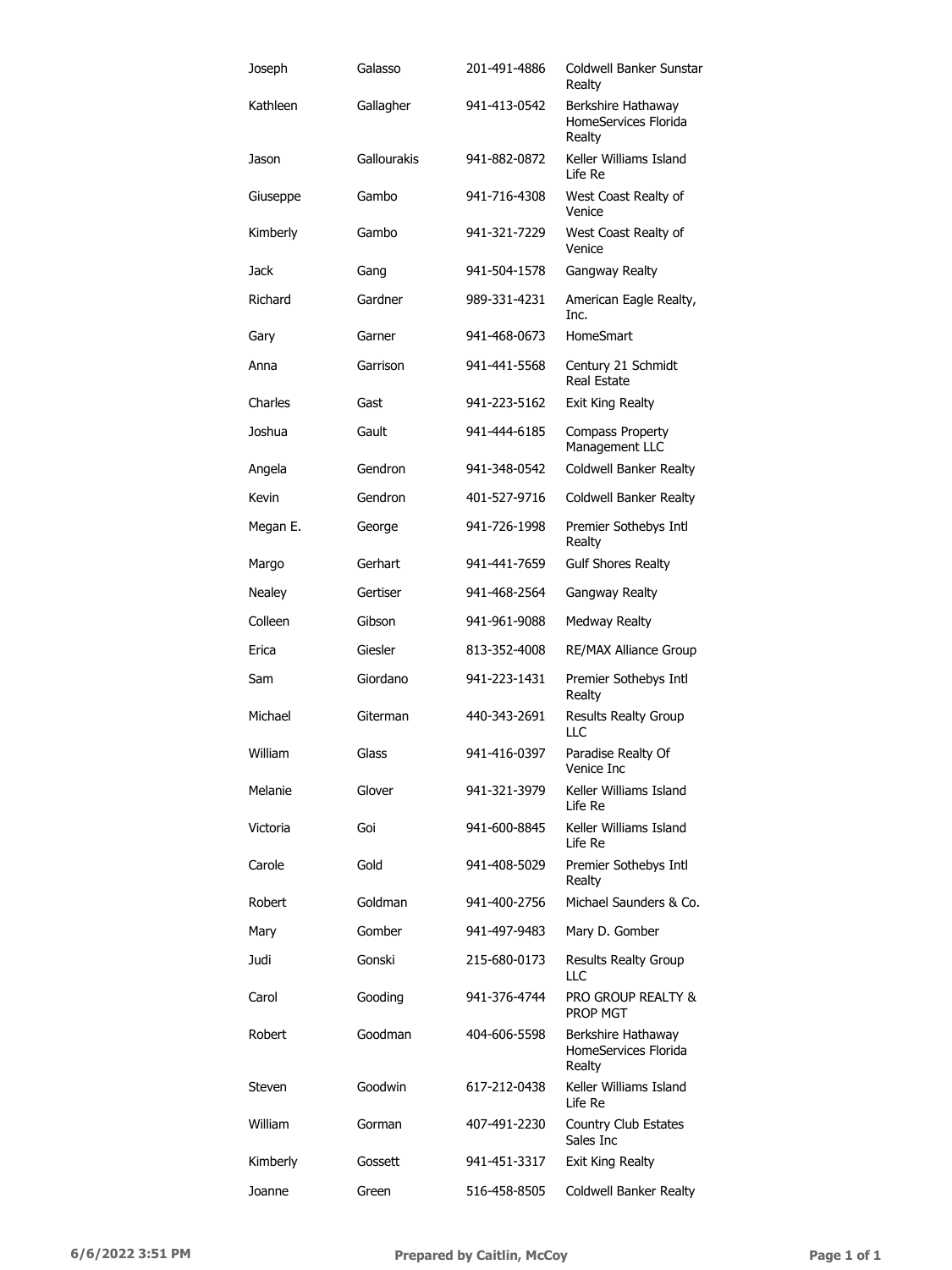| Sally     | Green          | 317-372-1479 | HomeSmart                                  |
|-----------|----------------|--------------|--------------------------------------------|
| Courtney  | Green          | 941-809-8432 | Premier Sothebys Intl<br>Realty            |
| Andrea    | Green          | 802-272-2160 | Coldwell Banker Realty                     |
| Matthew   | Greenland      | 941-806-9587 | RE/MAX Palm Realty of<br>Venice            |
| TinaRae   | Gregoire       | 941-628-3323 | Keller Williams Island<br>Life Re          |
| Ernest    | Gregory        | 973-632-0915 | Zachos Realty                              |
| Sara      | Griffith       | 619-871-4806 | Accardi & Associates<br><b>Real Estate</b> |
| Nathasha  | Guaqueta       | 941-615-7827 | Medway Realty                              |
| Ronald    | Gubiotti       | 941-769-1742 | Exit King Realty                           |
| Patricia  | Guenther       | 941-961-3570 | Premier Sothebys Intl<br>Realty            |
| Bryan     | Guentner       | 941-302-9090 | <b>RE/MAX Platinum Realty</b>              |
| Susan     | Guerra         | 603-969-3674 | <b>Gulf Shores Realty</b>                  |
| Richard   | Guhl           | 941-223-3566 | <b>Results Realty Group</b><br>LLC         |
| Alexander | Gulick         | 561-558-3478 | G1 Realty LLC                              |
| Jeremy    | Gulley         | 941-237-9793 | HomeSmart                                  |
| Mariia    | Guseva         | 941-786-4927 | Keller Williams Island<br>Life Re          |
| Tiffany   | Habedank       | 941-416-0268 | Cornerstone R.E of SW<br>FI                |
| Kimberly  | Haber          | 720-480-7565 | <b>Bishop West Real Estate</b><br>LLC      |
| Teresa    | Haberman       | 941-232-5104 | <b>Gulf Shores Realty</b>                  |
| Sandra    | Hachmann-Simic | 941-504-0944 | Premier Sothebys Intl<br>Realty            |
| Russell   | Hadfield       | 508-326-5124 | American Realty of<br>Venice, Inc          |
| Samuel    | Hague          | 941-223-9593 | <b>Gulf Shores Realty</b>                  |
| Martha    | Haines         | 941-993-6161 | <b>RE/MAX Alliance Group</b>               |
| Susan     | Hajroja        | 941-236-3166 | <b>White Sands Realty</b><br>Group FL      |
| Jenny     | Hall           | 970-250-7491 | <b>Fine Properties</b>                     |
| Stephanie | Ham            | 941-661-1462 | Keller Williams Island<br>Life Re          |
| Louise    | Hamel          | 941-780-7474 | Premier Sothebys Intl<br>Realty            |
| Henry     | Hamels         | 941-321-9634 | <b>Coldwell Banker Realty</b>              |
| Ann       | Hamels         | 941-387-6564 | Coldwell Banker Realty                     |
| Justin    | Hamilton       | 941-323-7307 | Keller Williams On The<br>Water            |
| Paul      | Hamilton       |              | Preferred Properties of<br>Venice Inc      |
| Kaylin    | Hamilton       | 941-800-7163 | Keller Williams On The<br>Water            |
| Bobbi     | Hamlin         | 941-303-2627 | Keller Williams Island<br>Life Re          |
| Joseph    | Hamlin         | 941-468-4787 | Keller Williams Island<br>Life Re          |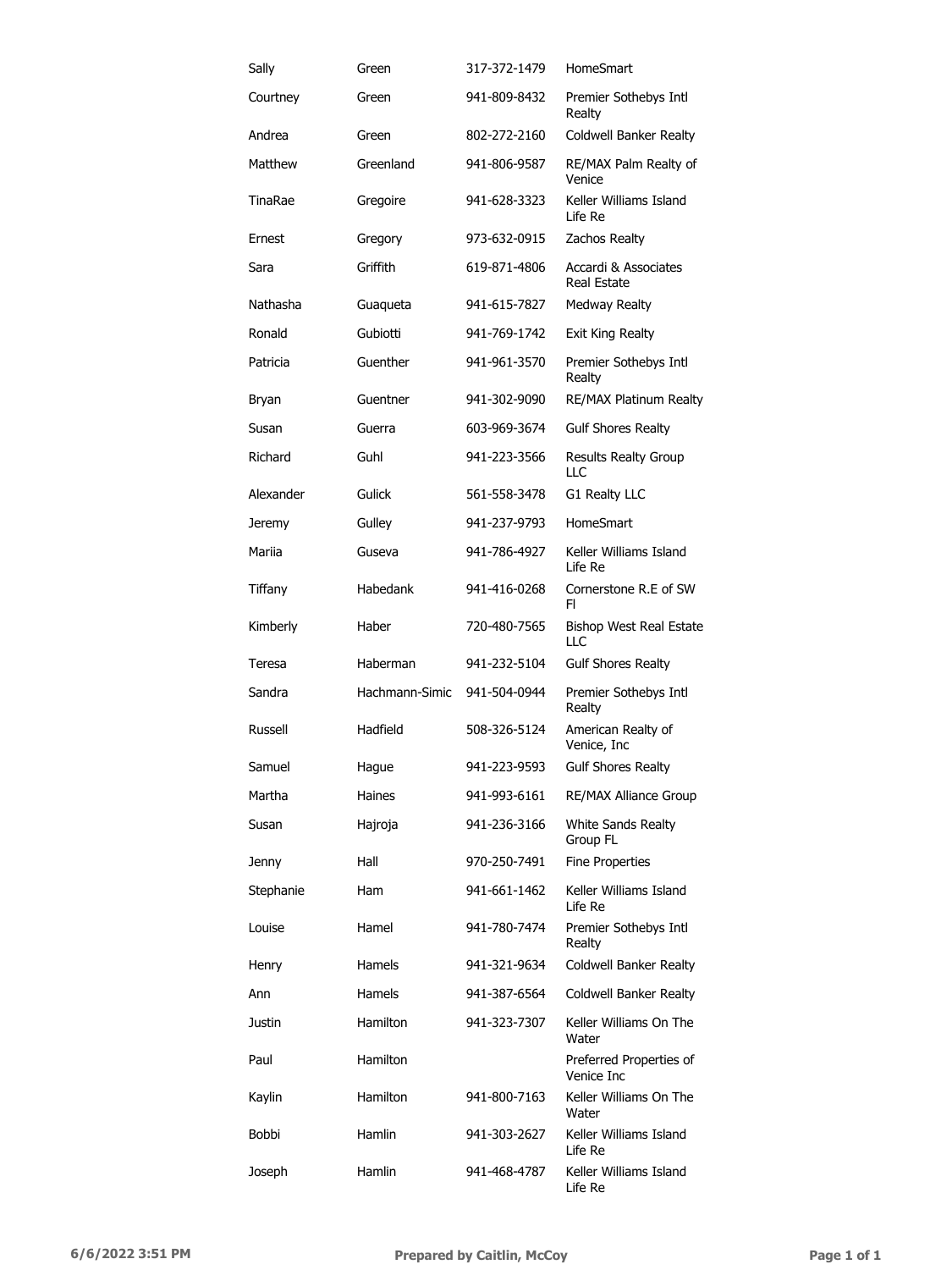| Joanne     | Hammar          | 941-204-1094 | Michael Saunders &<br>Company                        |
|------------|-----------------|--------------|------------------------------------------------------|
| James      | Hammar          | 239-450-1955 | Michael Saunders &<br>Company                        |
| Priscilla  | Hammen          | 941-220-9444 | Exit King Realty                                     |
| Emilia     | Hankiewicz      | 941-323-3734 | <b>Gulf Shores Realty</b>                            |
| Kevin      | Hanley          | 941-223-4759 | Keller Williams Island<br>Life Re                    |
| Barbara    | Hanley          | 941-468-9091 | Berkshire Hathaway<br>HomeServices Florida<br>Realty |
| Audrey     | Hanlon          | 631-245-5539 | Luxe Realty                                          |
| Joan       | Harder Baron    | 727-410-3472 | Coldwell Banker Realty                               |
| Anne       | Hardin          | 941-800-7972 | Coldwell Banker Realty                               |
| Nicole     | Hargreaves      | 941-220-8075 | Keller Williams Island<br>Life Re                    |
| Eric       | Hargreaves      | 941-451-1748 | Keller Williams Island<br>Life Re                    |
| Jeffrey    | Harkey          | 941-468-5548 | <b>Medway Realty</b>                                 |
| Paul       | Harrington      | 508-662-4300 | HomeSmart                                            |
| Deborah    | Harris          |              | Sellstate Advantage<br>Realty                        |
| Tiffany    | Harris          | 941-275-3830 | White Sands Realty<br>Group FL                       |
| Stephen    | Hart            | 941-223-7777 | RE/MAX Palm Realty of<br>Venice                      |
| Alan       | <b>Hawkins</b>  | 941-321-5022 | Sarasota Realty Quest                                |
| Joseph     | Hayden          | 941-321-2964 | RE/MAX Platinum Realty                               |
| Keith      | Hayes           | 941-468-1101 | <b>Medway Realty</b>                                 |
| Sara       | Hayes           | 410-920-0760 | <b>Gulf Shores Realty</b>                            |
| James      | Hays            | 941-416-4997 | Preferred Properties of<br>Venice Inc                |
| William    | Heburn          | 941-228-6609 | LoKation                                             |
| Gwendolyn  | Heggan          | 941-468-1297 | Premier Sothebys Intl<br>Realty                      |
| Mary       | Heim            | 941-416-7229 | Premier Sothebys Intl<br>Realty                      |
| Paul       | Heim            | 941-882-2723 | Premier Sothebys Intl<br>Realty                      |
| Kristy     | Heitl           | 941-539-2458 | <b>Exit King Realty</b>                              |
| John       | Helle           | 847-894-5801 | <b>Excite Realty LLC</b>                             |
| Melissa    | <b>Helms</b>    | 941-544-9652 | Exit King Realty                                     |
| Oak        | <b>Henthorn</b> | 727-992-4687 | <b>Results Realty Group</b><br>LLC                   |
| Donnette   | Herring         | 941-275-5469 | Keller Williams Island<br>Life Re                    |
| Terry      | Herschberger    | 941-468-8439 | Keller Williams Realty<br>Gold                       |
| John       | Heschmeyer      | 941-544-1222 | <b>Gulf Shores Realty</b>                            |
| Amy        | Hibberd         | 941-228-6900 | White Sands Realty<br>Group FL                       |
| Maria Lisa | <b>Higgins</b>  | 716-602-8548 | RE/MAX Platinum Realty                               |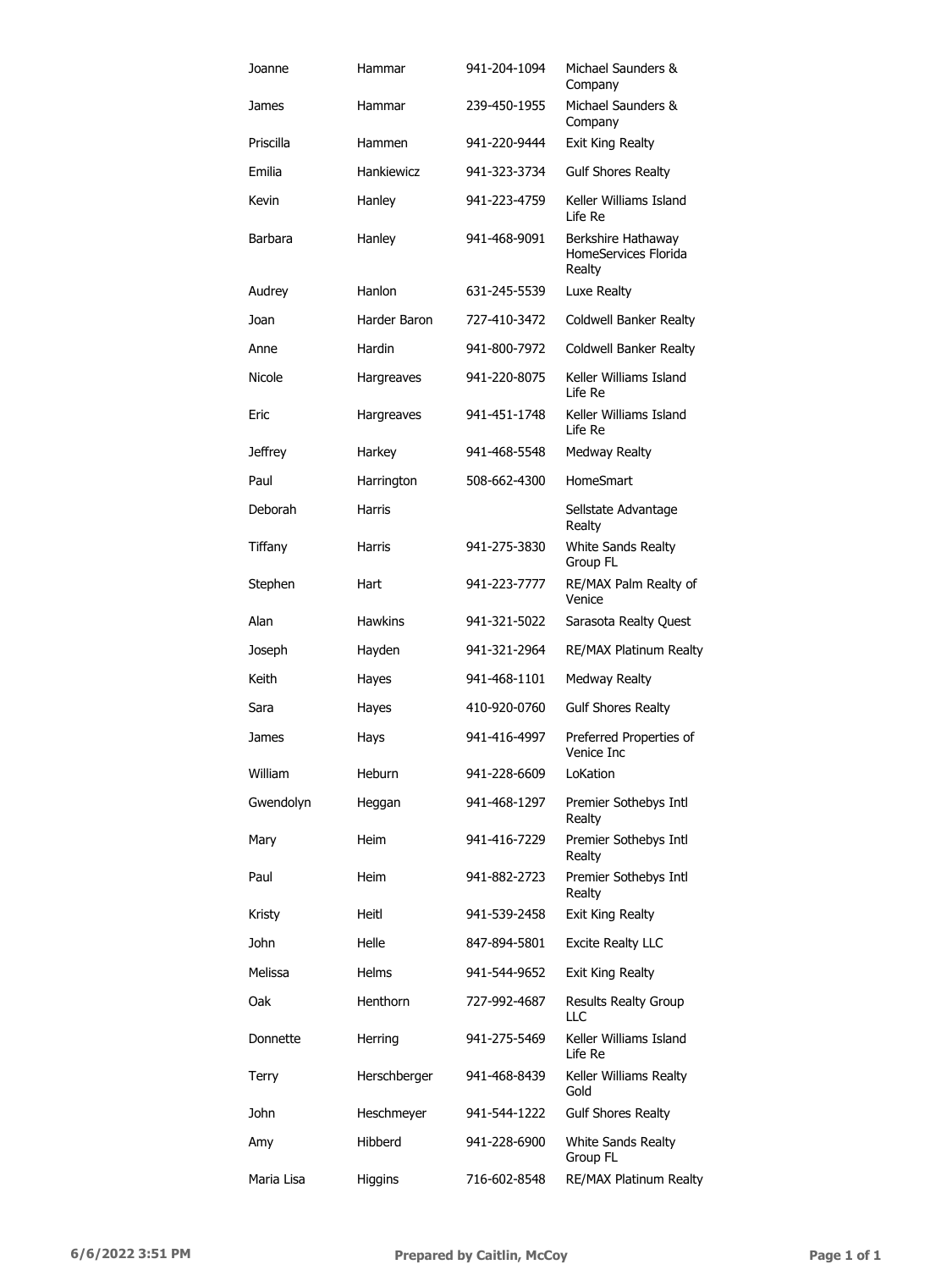| Lawrence       | Higgins                | 941-586-0754 | Preferred Properties of<br>Venice Inc       |
|----------------|------------------------|--------------|---------------------------------------------|
| Eka            | Hilgenberg             | 720-840-6482 | Gens Real Estate and<br>Property Management |
| Anna           | Hill                   | 941-416-4722 | Exit King Realty                            |
| Karl           | Hinsch                 | 609-203-5946 | Coldwell Banker Realty                      |
| Matthew        | Hinshaw                | 941-232-5413 | Settles Real Estate LLC                     |
| Ruth           | <b>Hipwell Purcell</b> | 941-315-8710 | Engel & Voelkers Venice<br>Downtown         |
| Tyler          | Hite                   | 630-877-3100 | <b>Gulf Shores Realty</b>                   |
| Joel           | Hite                   | 630-715-8305 | <b>Gulf Shores Realty</b>                   |
| Dale           | Hoberman               | 941-525-2524 | Michael Saunders & Co.                      |
| Charles        | Hodges                 | 941-321-6843 | Hodges & Associates,<br>LLC                 |
| Lisa           | Holliday               | 941-323-9889 | Horizon Realty<br><b>International</b>      |
| Norman         | Holloway               | 941-416-1400 | Coldwell Banker Realty                      |
| Janice         | Holloway               | 941-483-6699 | Coldwell Banker Realty                      |
| Jaroslav       | Hornacek               | 941-544-3912 | Hackworth Realty<br>Group LLC               |
| Kathleen       | Hosein                 | 978-835-2248 | Century 21 Schmidt<br>Real Estate           |
| Joy            | Hossman                | 740-374-4561 | West Coast Realty of<br>Venice              |
| Nicole         | Hudson                 | 941-809-3538 | Accardi & Associates<br><b>Real Estate</b>  |
| Dennis         | Huff                   | 941-468-1476 | Kings Gate Realty                           |
| Michelle       | Hupp                   | 941-773-5464 | Keller Williams Island<br>Life Re           |
| Jane           | Hurman                 | 240-472-8148 | <b>Gulf Shores Realty</b>                   |
| <b>Nyek</b>    | Huset                  | 941-716-3090 | Kwee Huset Realty                           |
| William        | <b>Hutchins</b>        | 239-634-6404 | West Villages Realty<br>HC.                 |
| Colleen        | Hutchinson             | 941-468-6501 | Premier Sothebys Intl<br>Realty             |
| Ewa            | Hynes                  | 646-258-6649 | Keller Williams Island<br>Life Re           |
| Henry          | Hys                    | 239-284-8574 | Exit King Realty                            |
| Virginia       | Imbriaco               | 941-586-7448 | Exit King Realty                            |
| Darrell        | Imbrosciano            | 941-221-1605 | <b>Preferred Shore</b>                      |
| <b>Beverly</b> | Inglert                | 941-716-1237 | Settles Real Estate LLC                     |
| Svetlana       | Ionashku               | 941-268-0858 | Keller Williams Island<br>Life Re           |
| Ricardo        | Irias                  | 941-323-8252 | Horizon Realty<br>International             |
| David          | Jacobs                 | 802-598-6042 | West Coast Realty of<br>Venice              |
| Ashley         | James                  | 904-334-6215 | Coldwell Banker Realty                      |
| David          | Jandoli                | 941-223-4029 | Coldwell Banker Realty                      |
| Tammy          | Jarvis                 | 231-342-9937 | Century 21 Schmidt<br>Real Estate           |
| Robert         | <b>Jeffers</b>         | 941-525-2997 | <b>Gulf Shores Realty</b>                   |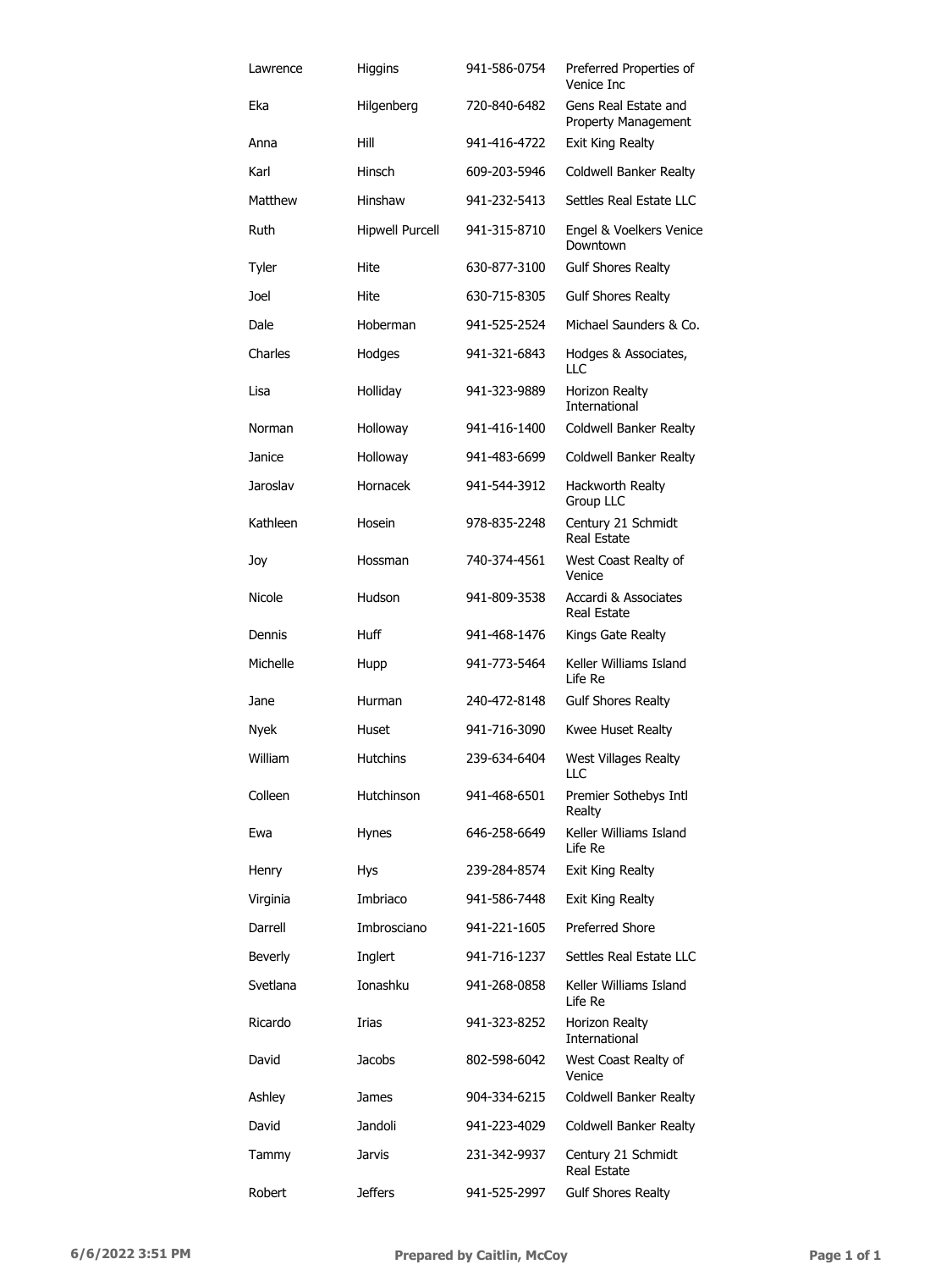| James     | <b>Jeffers</b>  | 614-679-1940 | West Coast Realty of<br>Venice        |
|-----------|-----------------|--------------|---------------------------------------|
| Rodger    | <b>Jenkins</b>  | 314-707-0672 | West Coast Realty of<br>Venice        |
| Shelley   | <b>Jennings</b> | 941-451-9286 | Fine Properties                       |
| Catherine | <b>Jewell</b>   | 941-223-7561 | Hackworth Realty<br>Group LLC         |
| Ryan      | Johns           | 734-216-4228 | Sarasota Realty Assoc.,<br>Inc.       |
| Christina | Johnson         | 941-416-1500 | White Sands Paradise<br>Realty        |
| Dennis    | Johnson         | 941-416-0368 | White Sands Paradise<br>Realty        |
| Arnold    | Johnson         | 860-857-9222 | Exit King Realty                      |
| Scott     | Johnston        | 941-232-5482 | Michael Saunders &<br>Company         |
| Aileen    | Johnston        | 941-539-5771 | West Villages Realty<br>LLC           |
| Susan     | <b>Johnston</b> | 941-499-4355 | Preferred Properties of<br>Venice Inc |
| Robert    | Jones           | 941-400-4560 | Medway Realty                         |
| Douglas   | Jones           | 941-681-8442 | Exit King Realty                      |
| Elaine    | Jones           | 941-564-9797 | Exit King Realty                      |
| Amy       | Jones           | 813-503-3950 | Coldwell Banker Realty                |
| Kent      | Jones           | 941-447-6911 | Dalton Wade Inc                       |
| Benjamin  | Jones           | 317-440-0004 | Keller Williams Island<br>Life Re     |
| Daniel    | Jones           | 813-335-3226 | Coldwell Banker Realty                |
| Meghan    | Jordan          | 941-468-5767 | Coldwell Banker Realty                |
| Nancy     | Jordan          | 941-468-5146 | Coldwell Banker Realty                |
| Shawn     | Judy            | 941-484-6764 | Florida Sun & Sand<br>Realty          |
| Svatava   | Jurinova        | 941-202-8084 | <b>Bright Realty</b>                  |
| Zuzanna   | Kacprzak        | 941-587-7695 | Century 21 Schmidt<br>Real Estate     |
| Oleg      | Kadyaev         | 941-412-6021 | Settles Real Estate LLC               |
| Cherylann | Kasmirski       | 941-441-6038 | <b>KAZ Real Estate</b><br>Company     |
| James     | Kasmirski       | 941-441-7661 | KAZ Real Estate<br>Company            |
| Megan     | Kauffman        | 941-585-9019 | <b>Results Realty Group</b><br>LLC    |
| Arnold    | Kaufman         | 941-232-5441 | <b>Coldwell Banker Realty</b>         |
| Mary      | Kehoe           | 504-813-4434 | HomeSmart                             |
| Kano      | Keller          | 941-915-1297 | White Sands Realty<br>Group FL        |
| Gail      | Kelly           | 203-521-4656 | Michael Saunders & Co.                |
| Tim       | Kelm            | 941-260-7168 | Coldwell Banker Realty                |
| Jackie    | Kennedy         | 941-266-4074 | Michael Saunders & Co.                |
| Kelly     | Kennedy         | 339-364-0852 | White Sands Realty<br>Group FL        |
| S. Ann    | Keohan          | 941-441-6867 | Sheila Ann Keohan Real                |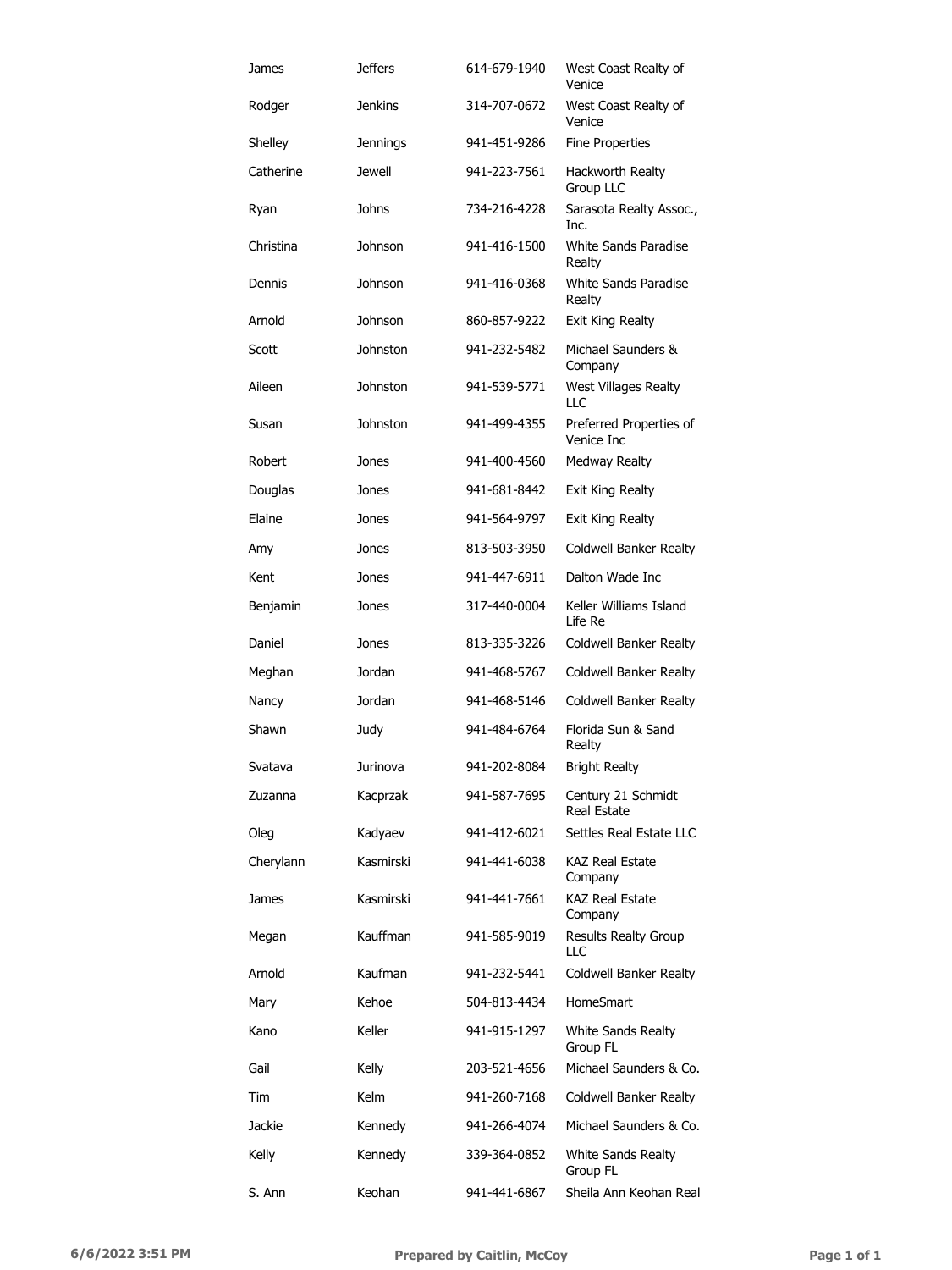#### Estate

| Kathy     | Kessel      | 617-538-3510 | Michael Saunders & Co.                               |
|-----------|-------------|--------------|------------------------------------------------------|
| Viktoriya | Khaperskova | 360-241-0135 | Keller Williams Island<br>Life Re                    |
| David     | Killmon     | 732-796-8865 | Exit King Realty                                     |
| Theresa   | Kimbrell    | 941-882-2060 | <b>Coldwell Banker Realty</b>                        |
| Lisa      | King        | 941-468-1765 | HomeSmart                                            |
| Barbara   | King        | 941-408-6023 | Premier Sothebys Intl<br>Realty                      |
| Lisa      | Kinney      | 941-587-9753 | Coldwell Banker Realty                               |
| Hans      | Kirsten     | 941-350-0441 | Paradise Realty Of<br>Venice Inc                     |
| Tammy     | Kitt        | 941-284-7274 | Michael Saunders & Co.                               |
| Janice    | Kleckner    | 941-223-4893 | Keller Williams Island<br>Life Re                    |
| Nathan    | Klutznick   | 954-545-5583 | LoKation                                             |
| Patricia  | Kniceley    | 941-408-3285 | <b>Compass Property</b><br>Management LLC            |
| Shirah    | Knight      | 941-276-1974 | HomeSmart                                            |
| Jerry     | Knight      | 941-223-6026 | LoKation                                             |
| Stacy     | Knispel     | 941-408-5082 | Exit King Realty                                     |
| Franklin  | Koehn       | 863-991-4430 | Coldwell Banker Realty                               |
| Steven    | Kolenda     | 239-887-0014 | Berkshire Hathaway FL<br>Realty                      |
| Elizabeth | Kooymans    | 941-499-4803 | Keller Williams Island<br>Life Re                    |
| Timothy   | Kopcinski   | 941-815-9793 | Medway Realty                                        |
| Laura     | Kopple      | 941-716-6910 | RE/MAX Palm Realty of<br>Venice                      |
| Barbara   | Korte       | 941-650-8440 | Berkshire Hathawav<br>HomeServices Florida<br>Realty |
| Erik      | Korzilius   | 941-232-4018 | Sterling Crest Realty Inc                            |
| Dennis    | Kotaska     | 941-815-6772 | <b>RE/MAX Alliance Group</b>                         |
| Eduard    | Kovalchuk   | 289-221-0666 | Brand Realty &<br>Associates                         |
| Eugene    | Kovalov     | 941-888-4758 | Keller Williams Island<br>Life Re                    |
| Darlene   | Kowalczyk   | 941-915-1056 | American Eagle Realty,<br>Inc.                       |
| Joseph    | Kowalczyk   | 941-915-3293 | American Eagle Realty,<br>Inc.                       |
| Joseph    | Kowalczyk   | 941-915-0959 | American Eagle Realty,<br>Inc.                       |
| Jarrod    | Kozee       | 614-312-3526 | Coldwell Banker Realty                               |
| Francis   | Koziel      | 941-725-0312 | Coldwell Banker Realty                               |
| Michael   | Kramer      | 612-940-5529 | HomeSmart                                            |
| James     | Kraut       | 941-485-5030 | Keys-Caldwell Inc                                    |
| Alexia    | Kreider     | 941-716-0658 | <b>Results Realty Group</b><br>LLC                   |
| Ernest    | Kuffer      | 941-544-6829 | <b>Bright Realty</b>                                 |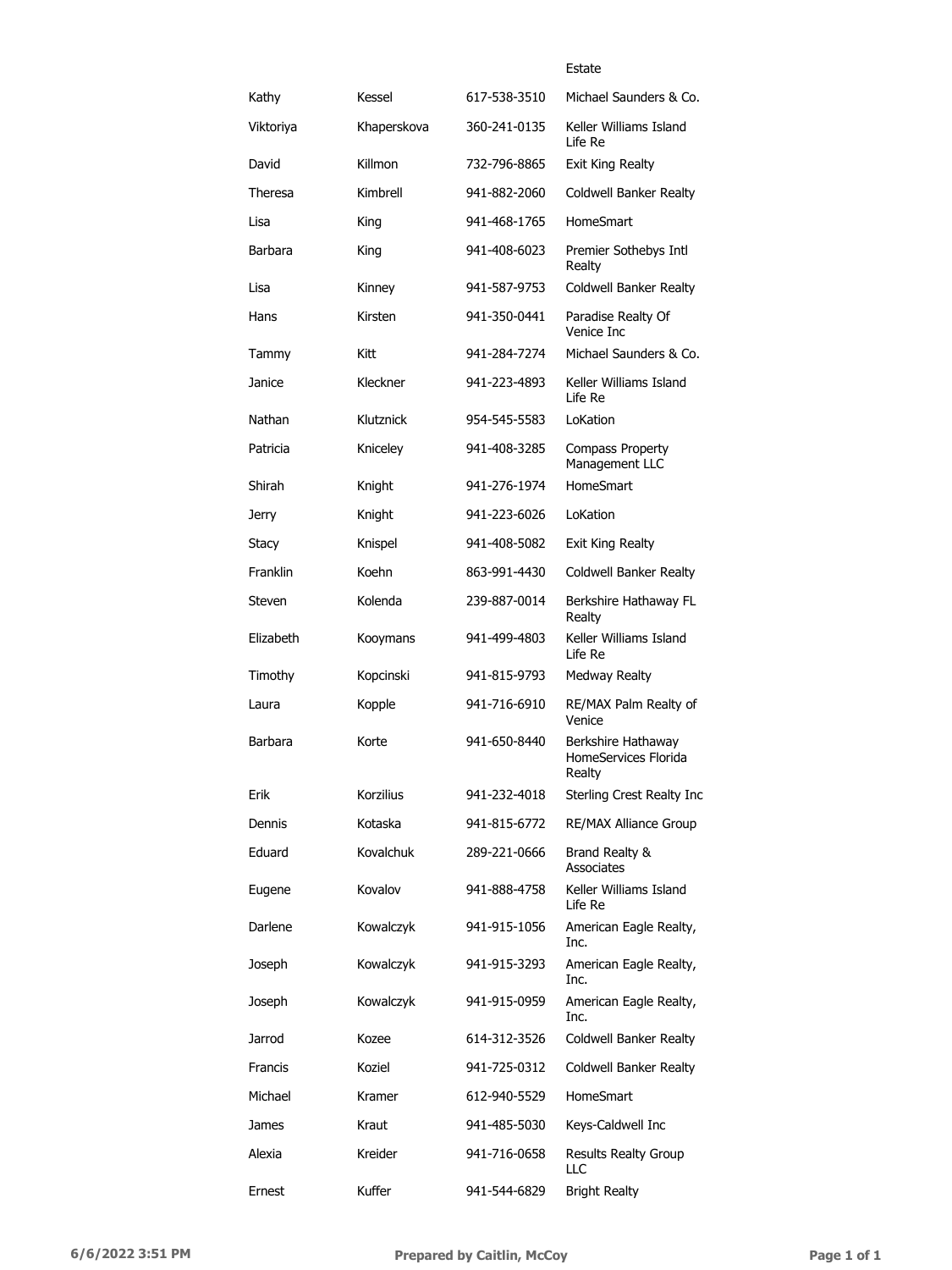| Lorraine  | Kuhl           | 217-343-9646 | <b>Fine Properties</b>                         |
|-----------|----------------|--------------|------------------------------------------------|
| Gregory   | Kuhl           | 217-343-9647 | <b>Fine Properties</b>                         |
| Jill      | Kunda          | 941-492-1320 | West Coast Realty of<br>Venice                 |
| Maryanne  | Kurtz          | 941-441-6624 | Premier Sothebys Intl<br>Realty                |
| Stacy     | Kushman        | 941-716-0416 | <b>Fine Properties</b>                         |
| Jeffrey   | Kutcher        | 914-649-8682 | Exit King Realty                               |
| Janice    | Kwant          | 941-474-7755 | Surf & Sand Realty                             |
| Tiffany   | Kyle           | 813-504-9969 | RE/MAX Palm Realty of<br>Venice                |
| Timothy   | Lacey          | 540-820-2200 | The Rental Company of<br>Venice, LLC           |
| Robert    | LaGrasse       | 978-645-1467 | Robert A. LaGrasse, Lic.<br>Real Estate Broker |
| Heather   | Lakeman        | 941-412-6083 | <b>Exit King Realty</b>                        |
| Linda     | Lang-Bankowski | 203-619-4377 | <b>EXP Realty LLC</b>                          |
| Terrance  | Langham        | 941-270-7771 | <b>Medway Realty</b>                           |
| Anthony   | LaPorta        | 941-615-8474 | Coldwell Banker Realty                         |
| Roxanna   | Larain-Shaw    | 941-468-6101 | Accardi & Associates<br><b>Real Estate</b>     |
| Daniel    | Larson         | 941-993-8222 | <b>RE/MAX Anchor Realty</b>                    |
| Alycia    | Laubert        | 610-247-5834 | Coldwell Banker Realty                         |
| Ruth      | Laurent        | 978-314-6104 | RE/MAX Platinum Realty                         |
| Ted       | Laurent        | 941-699-6609 | RE/MAX Platinum Realty                         |
| Christina | Lavoie         | 941-234-8980 | Hackworth Realty<br>Group LLC                  |
| Marlene   | Law            | 248-766-8545 | <b>Gulf Shores Realty</b>                      |
| Robert    | Lawrence       | 941-468-6294 | Exit King Realty                               |
| Andrew    | Layne          | 941-416-1579 | Aggressive Real Estate                         |
| Joseph    | Lazzaro        | 941-586-3958 | West Villages Realty<br>LLC                    |
| Jeffrey   | Lease          | 941-468-6430 | Keller Williams Island<br>Life Re              |
| Eugene    | LeBlanc        | 734-216-1371 | Kings Way Realty                               |
| Kristy    | LeBlanc        | 727-678-5609 | Keller Williams Island<br>Life Re              |
| Robert    | Lee            | 941-735-1421 | Sarasota Realty Assoc.,<br>Inc.                |
| Sara      | Lee            | 941-320-7283 | Sarasota Realty Assoc.,<br>Inc.                |
| Robyn     | Lee            |              | Sarasota Realty Assoc.,<br>Inc.                |
| Karen     | Lehmann        | 941-650-3381 | <b>RE/MAX Alliance Group</b>                   |
| Vincent   | Lehmann        | 330-212-1038 | Keller Williams Island<br>Life Re              |
| Carla     | Leintz         | 386-314-7831 | <b>Gulf Shores Realty</b>                      |
| Tracy     | Lenyk          | 941-220-8033 | Keller Williams Island<br>Life Re              |
| Page      | LeRoy          | 941-441-5175 | Cornerstone R.E of SW<br>FI.                   |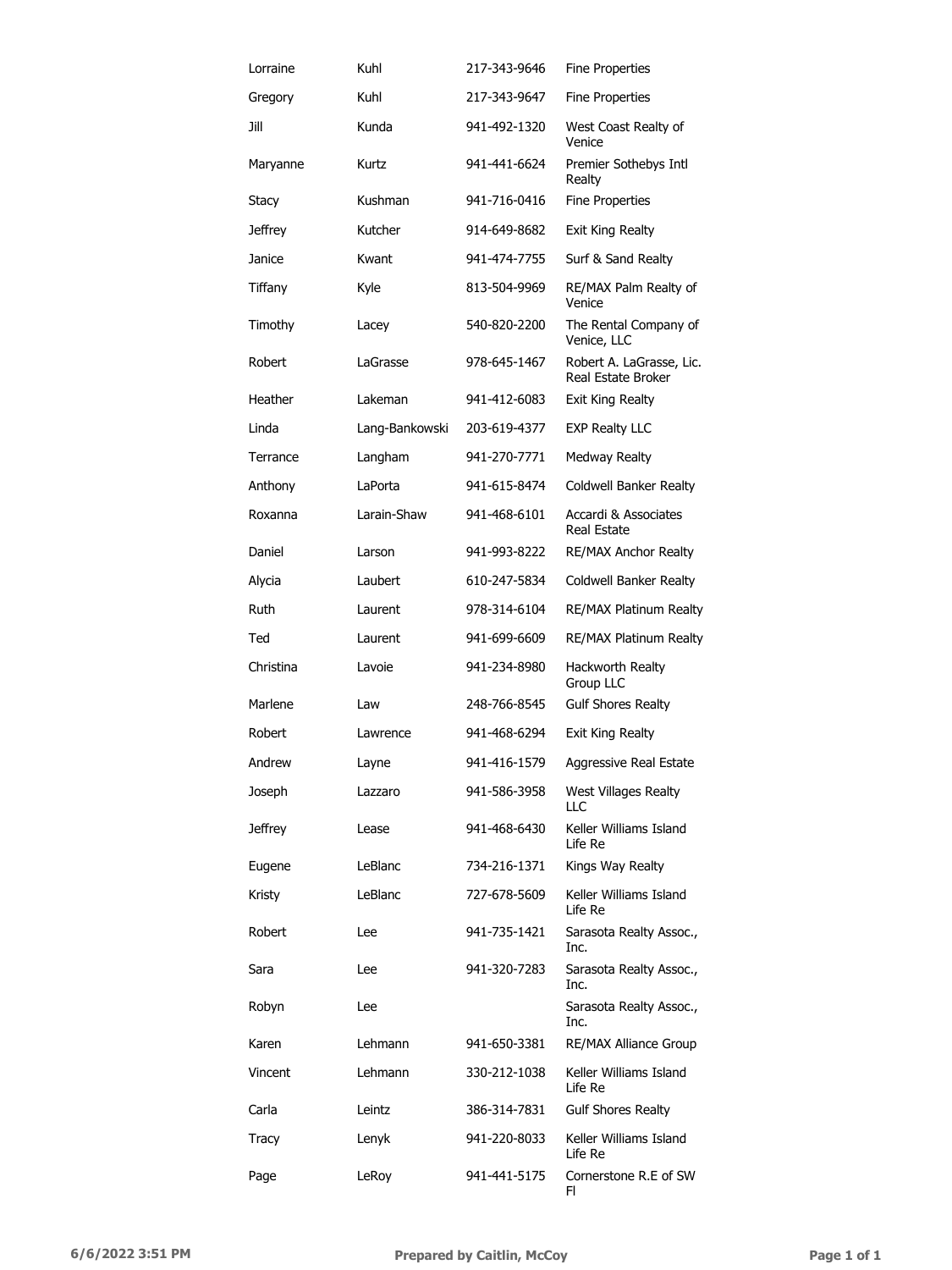| Peter           | Lerza      | 609-381-6272 | Accardi & Associates<br><b>Real Estate</b>           |
|-----------------|------------|--------------|------------------------------------------------------|
| Magdalena       | Lewicki    | 941-204-0996 | <b>Medway Realty</b>                                 |
| Peggy           | Lewis      | 941-544-8400 | Coldwell Banker<br>Sarasota Cent.                    |
| Kent            | Lewis      | 941-468-8401 | Coldwell Banker<br>Sarasota Cent.                    |
| <b>Jennifer</b> | Lewis      | 612-382-2285 | Coldwell Banker Realty                               |
| Janet           | Linaburg   | 941-225-5289 | Berkshire Hathaway<br>HomeServices Florida<br>Realty |
| Steven          | Lineberger | 941-777-2941 | Salt Rock Realty                                     |
| Kimberly        | Lingley    | 941-525-4141 | HomeSmart                                            |
| Joan            | Lino       | 941-416-0140 | HomeSmart                                            |
| Bob             | Linthicum  | 941-228-9206 | Premier Sothebys Intl<br>Realty                      |
| Michelle        | Lippert    | 941-412-6420 | Keller Williams Island<br>Life Re                    |
| Linda           | Little     | 941-468-3084 | Coldwell Banker Sunstar<br>Realty                    |
| Freda           | Livesay    | 941-468-0850 | Freda Livesay                                        |
| Heather         | Loeber     | 941-275-2876 | Berkshire Hathaway<br>HomeServices Florida<br>Realty |
| Darrin          | Loftus     | 402-699-4047 | Exit King Realty                                     |
| Edie            | Lomason    | 941-320-6298 | Michael Saunders & Co.                               |
| Roma            | Long       | 941-321-0655 | Accardi & Associates<br><b>Real Estate</b>           |
| Thomas          | Long       | 610-570-3212 | HomeSmart                                            |
| Robert          | Lorence    | 239-682-2106 | Michael Saunders &<br>Company                        |
| James           | Lorenz     | 941-308-3809 | <b>RE/MAX Alliance Group</b>                         |
| Barbara         | Luce       | 417-299-5801 | Accardi & Associates<br>Real Estate                  |
| Melissa         | Ludwig     | 321-750-2276 | West Coast Realty of<br>Venice                       |
| Jeffrey         | MacDonald  | 941-376-1451 | Century 21 Schmidt<br>Real Estate                    |
| Elizabeth       | MacDonell  | 941-586-7431 | Coldwell Banker Realty                               |
| <b>Jennifer</b> | Magoon     | 941-928-8211 | Coldwell Banker Realty                               |
| Thomas          | Mahedy     | 508-221-7911 | Coldwell Banker Realty                               |
| Patricia        | Mainey     | 941-468-0579 | West Coast Realty of<br>Venice                       |
| Jonathan        | Maio       | 631-335-4055 | <b>EXP Realty LLC</b>                                |
| Kathleen        | Malloy     | 941-468-2483 | Michael Saunders & Co.                               |
| Scott           | Malott     | 443-454-9229 | Keller Williams Island<br>Life Re                    |
| Shannon         | Mann       | 941-400-9997 | <b>EXP Realty LLC</b>                                |
| Peter           | Mann       | 941-914-5657 | Michael Saunders & Co.                               |
| Honesty         | Mantkowski | 813-335-2808 | Coldwell Banker Realty                               |
| Mary            | Marciante  | 941-221-9173 | Coldwell Banker Realty                               |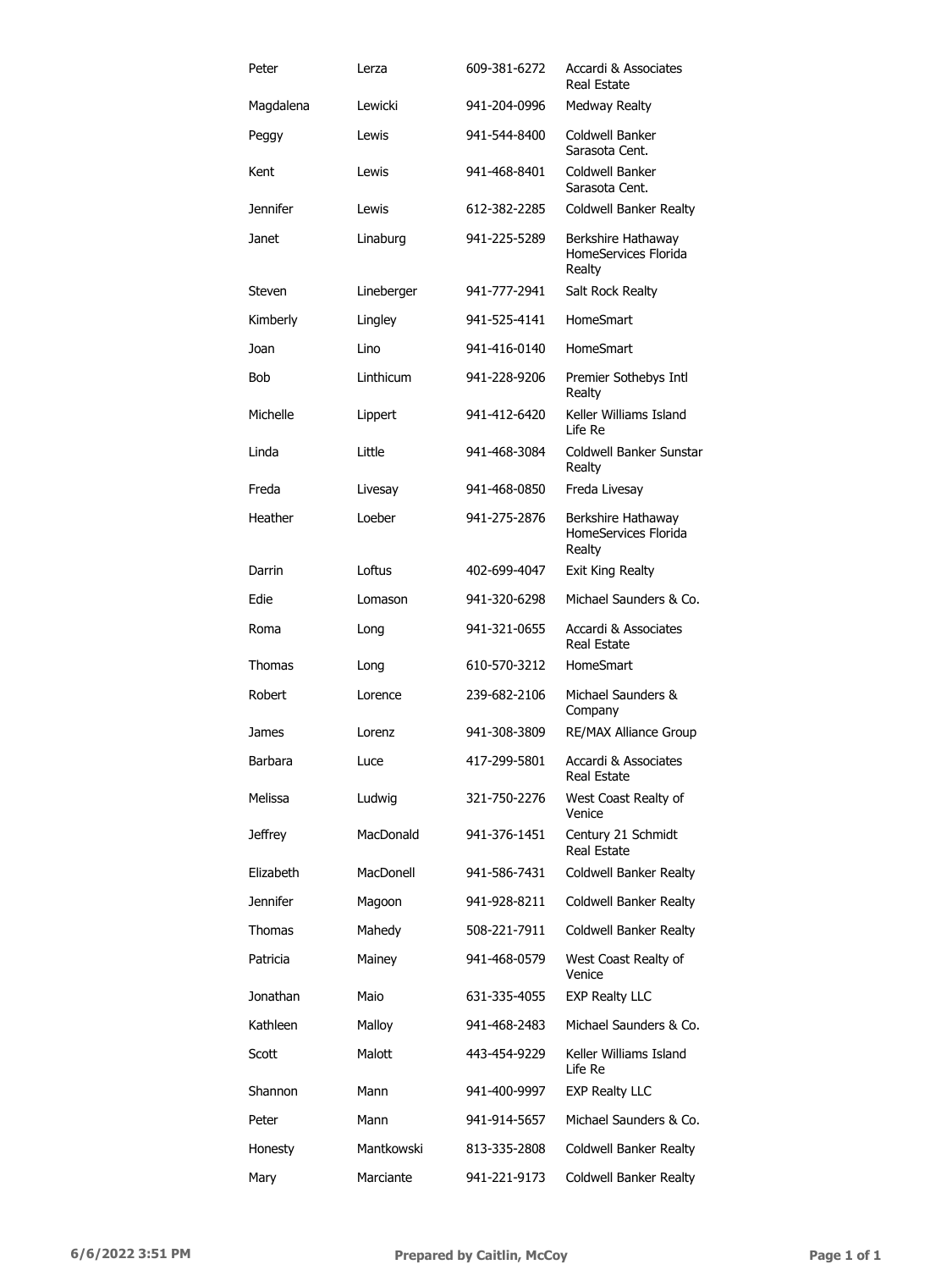| Lisa           | Margiotta         | 941-725-8626 | Exit King Realty                           |
|----------------|-------------------|--------------|--------------------------------------------|
| Cynthia        | Marovich          | 941-408-6041 | Premier Sothebys Intl<br>Realty            |
| Renee          | Marquiss PLLC     | 941-807-5950 | NextHome In The Sun                        |
| Kristien       | Marra             | 412-680-4500 | Coldwell Banker Realty                     |
| Jessica        | Marsh             | 941-525-0373 | Coldwell Banker Realty                     |
| Nancy          | Marshall          | 941-726-1655 | Marshall Real Estate<br><b>Services</b>    |
| Sally          | Martell           | 407-947-3618 | <b>Medway Realty</b>                       |
| Eric           | Martell P.A       | 407-947-3617 | <b>Medway Realty</b>                       |
| Colleen        | <b>Martens</b>    | 571-276-1222 | <b>EXP Realty LLC</b>                      |
| Joshua         | Marti             | 941-224-2147 | Engel & Voelkers Venice<br>Downtown        |
| Janice         | Martin            | 941-225-9843 | Coldwell Banker Realty                     |
| Steve          | Martin Smith      | 941-894-9800 | <b>RE/MAX Platinum Realty</b>              |
| Ginger         | Masura            | 941-223-5324 | Accardi & Associates<br><b>Real Estate</b> |
| Patrick        | Mata              | 941-402-2028 | Premier Sothebys Intl<br>Realty            |
| Mary           | Mayo              | 941-544-0897 | <b>RE/MAX Platinum Realty</b>              |
| Judith         | Mazrin            | 941-922-7030 | HomeSmart                                  |
| Barbara        | Mc Dermott        | 941-492-5050 | Investment Realty of<br>West Florida       |
| Madisyn        | McAfee            |              | <b>HomeSmart</b>                           |
| <b>Brennan</b> | McCarthy          | 941-468-3605 | Aggressive Real Estate                     |
| Mary           | McCarthy          | 941-716-9224 | Paradise Realty Of<br>Venice Inc.          |
| James          | McCarthy          | 941-445-4531 | Myrtle Trace Realty Inc                    |
| Cassandra      | McCray            | 941-306-7497 | RE/MAX Platinum Realty                     |
| Paul           | McCullough        | 203-321-9722 | <b>Bright Realty</b>                       |
| Ryan           | McDonald          | 941-416-2368 | <b>B Local Real Estate</b>                 |
| Adriana        | McEwen            | 941-402-1319 | Keller Williams Island<br>Life Re          |
| Fred           | McFarlin          | 404-518-6710 | Coldwell Banker Realty                     |
| David          | McGovern          | 941-756-0507 | Gulf Breeze Appraisals                     |
| Richard        | McGrath           | 617-877-4925 | Exit King Realty                           |
| Shelley        | McGuire           | 410-591-7845 | Century 21 Schmidt<br><b>Real Estate</b>   |
| Timothy        | McLaughlin        | 610-390-1710 | Prestige Home Realty                       |
| Julie          | McMahon           | 941-223-1760 | Investment Realty of<br>West Florida       |
| Tommy          | McNeill           | 941-307-4642 | <b>EXP Realty LLC</b>                      |
| Kathleen       | <b>McNulty</b>    | 404-281-1052 | <b>HomeSmart</b>                           |
| Angela         | <b>McWilliams</b> | 941-408-3385 | Exit King Realty                           |
| Lauren         | Meadows           | 941-223-0372 | Preferred Properties of<br>Venice Inc      |
| Ann            | Meisner           | 941-441-5068 | RE/MAX Platinum Realty                     |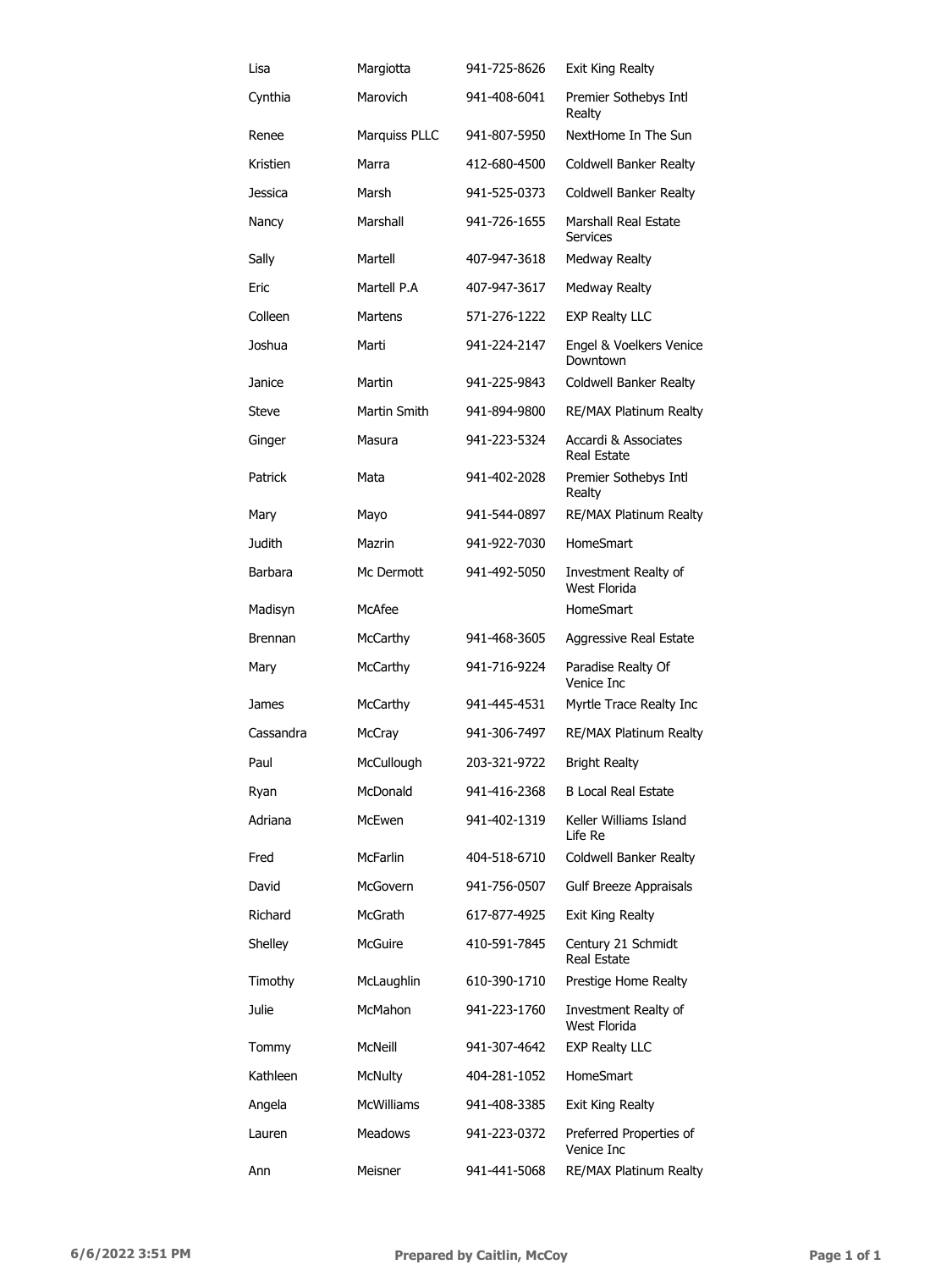| Robert   | Meldrum        | 586-255-9049 | Premier Sothebys Intl<br>Realty                      |
|----------|----------------|--------------|------------------------------------------------------|
| Regina   | Melman         | 941-525-6818 | RE/MAX Palm Realty of<br>Venice                      |
| Antonio  | Melo           | 941-875-6694 | Coldwell Banker Sunstar<br>Realty                    |
| Jessica  | Mendez-Ibrahim | 267-934-1463 | Exit King Realty                                     |
| Leslie   | Mester         | 928-215-1075 | Exit King Realty                                     |
| Marian   | Metz           | 941-726-2799 | HomeSmart                                            |
| John     | <b>Meyers</b>  | 574-274-4639 | Coldwell Banker Realty                               |
| Angela   | Meyers         | 574-274-4570 | Coldwell Banker Realty                               |
| Gregory  | Michaels       | 412-334-2067 | <b>Results Realty Group</b><br>LLC                   |
| James    | Middleton      | 941-232-6797 | Coldwell Banker Sunstar<br>Realty                    |
| Stevan   | Mileusnic      | 941-387-4801 | <b>Results Realty Group</b><br>LLC                   |
| Dick     | Miller         | 941-662-5000 | RE/MAX Platinum Realty                               |
| Gary     | Miller         | 941-400-2247 | <b>Results Realty Group</b><br>LLC                   |
| James    | Miller         | 609-709-2947 | <b>EXP Realty LLC</b>                                |
| Lorrie   | Miller         | 941-221-2601 | <b>EXP Realty LLC</b>                                |
| Loretta  | Miller         | 941-416-2841 | <b>Results Realty Group</b><br>LLC                   |
| Deborah  | Miller         | 941-662-9900 | <b>RE/MAX Platinum Realty</b>                        |
| Robert   | Milligan       | 941-999-1179 | <b>Preferred Shore</b>                               |
| David    | Miniman        | 908-672-0202 | Exit King Realty                                     |
| Virginia | Mirenda        | 941-961-4073 | Coldwell Banker Realty                               |
| Marija   | Mitkova        |              | Shark Tooth Realty                                   |
| Mark     | Modrow         | 818-823-6079 | Berkshire Hathaway<br>HomeServices Florida<br>Realty |
| Matthew  | Moffitt        | 219-951-7025 | Gangway Realty                                       |
| Norma    | Molkenthin     | 941-303-7904 | <b>Gulf Shores Realty</b>                            |
| Keith    | Molkenthin     | 941-303-7322 | <b>Gulf Shores Realty</b>                            |
| Laurie   | Molnar         | 941-408-4361 | RE/MAX Platinum Realty                               |
| Michele  | Monteiro       | 508-942-8356 | Coldwell Banker Realty                               |
| Karen    | Montgomery     | 239-404-7713 | Anchor Realty of the<br><b>Gulf Coast</b>            |
| Dena     | Moon           | 216-544-6588 | Michael Saunders &<br>Company                        |
| John     | Mooney         | 941-441-5948 | Keller Williams Island<br>Life Re                    |
| Helen    | Moore          | 941-724-2030 | Michael Saunders & Co.                               |
| Renee    | Moore          | 513-260-9443 | Engel & Voelkers Venice<br>Downtown                  |
| Rose     | Moore          | 941-236-6111 | Kings Way Realty                                     |
| Kim      | Moreland       | 941-202-1974 | Exit King Realty                                     |
| Michelle | Morgan         | 941-284-1880 | <b>Gulf Shores Realty</b>                            |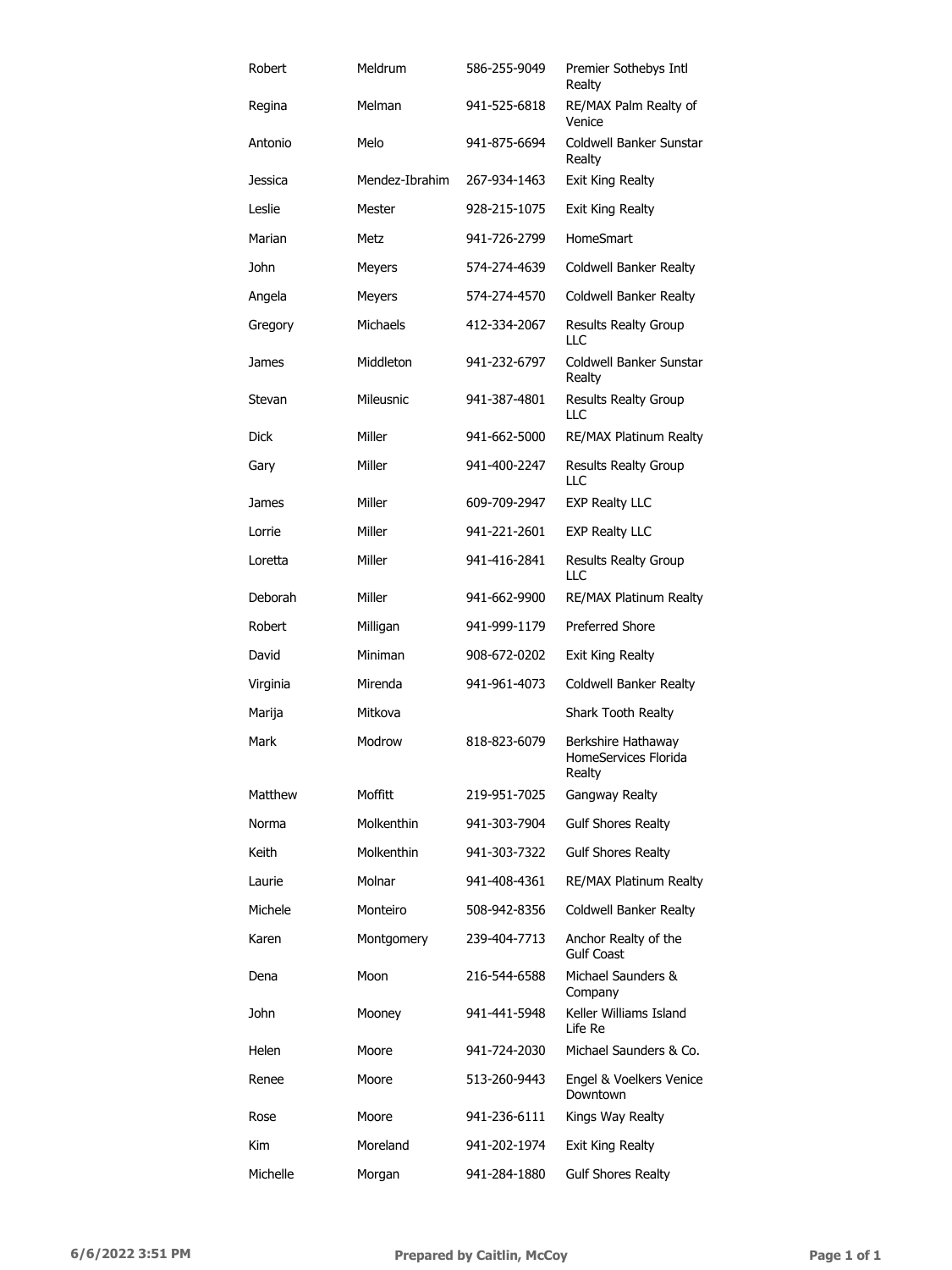| Michelle | Morin          | 941-307-5489 | <b>Gulf Shores Realty</b>                 |
|----------|----------------|--------------|-------------------------------------------|
| Francis  | Morin          | 917-295-3282 | Coldwell Banker Realty                    |
| Terri    | Morris         | 941-960-6440 | Michael Saunders & Co.                    |
| Lauren   | Mosolino-Muia  | 201-280-2693 | Premier Sothebys Intl<br>Realty           |
| Michael  | Mowery         | 941-441-6836 | <b>HomeSmart</b>                          |
| Heydy    | Muench         | 920-205-8774 | Century 21 Schmidt<br>Real Estate         |
| Jamie    | <b>Mullis</b>  | 941-716-1375 | Coldwell Banker Realty                    |
| James    | Mulvey         | 941-525-6558 | NextHome Reverie                          |
| Nevin    | Murchie        | 716-342-8340 | Premier Sothebys Intl<br>Realty           |
| Keith    | Murphy         | 860-227-5284 | Medway Realty                             |
| Cheryl   | Murphy         | 941-416-0438 | White Sands Realty<br>Group FL            |
| Ryan     | Murphy         | 941-303-3021 | Keller Williams Island<br>Life Re         |
| Cole     | Murray         | 941-256-6500 | Keller Williams Island<br>Life Re         |
| Jacquie  | Murray         | 317-506-6371 | Kings Way Realty                          |
| Sonya    | Myers          | 941-468-6535 | <b>Gulf Shores Realty</b>                 |
| Faith    | Myers          |              | Coldwell Banker Realty                    |
| Jeremy   | Myers          | 941-444-6185 | Compass Property<br>Management LLC        |
| Alan     | Myhre          | 941-800-6137 | Medway Realty                             |
| Kari     | Myroniuk       | 941-350-6101 | <b>Bishop West Real Estate</b><br>LLC     |
| Lisa     | Napolitano     | 941-993-0025 | Premier Sothebys Intl<br>Realty           |
| Douglas  | Neal           |              | Coldwell Banker Realty                    |
| Barry    | <b>Neiss</b>   | 941-786-4084 | Century 21 Schmidt<br>Real Estate         |
| Susan    | Nelson         | 941-408-5905 | <b>Bright Realty</b>                      |
| Leona    | <b>Newell</b>  | 978-273-4648 | <b>B Local Real Estate</b>                |
| Diane    | Newland        | 941-223-5387 | Settles Real Estate LLC                   |
| Donatina | <b>Nieves</b>  | 239-595-2611 | Anchor Realty of the<br><b>Gulf Coast</b> |
| Joseph   | Nightingale    | 941-374-5023 | <b>EXP Realty LLC</b>                     |
| Danny    | <b>Nix</b>     | 941-724-0080 | Nix & Associates Real<br>Estate           |
| Nicole   | Nowaczyk       | 716-901-1173 | Coldwell Banker Realty                    |
| Cindy    | Nye            | 561-512-8959 | <b>Gulf Shores Realty</b>                 |
| Regina   | O Brien Fortin | 978-790-0810 | <b>Results Realty Group</b><br>LLC        |
| Janet    | Oberholtzer    | 484-798-7824 | Michael Saunders & Co.                    |
| Justyna  | Obiedzinski    | 941-786-5888 | Preferred Properties of<br>Venice Inc     |
| Ellen    | O'Day          | 941-894-7767 | Coldwell Banker Realty                    |
| Mary     | O'Keefe        | 214-882-0082 | Coldwell Banker Realty                    |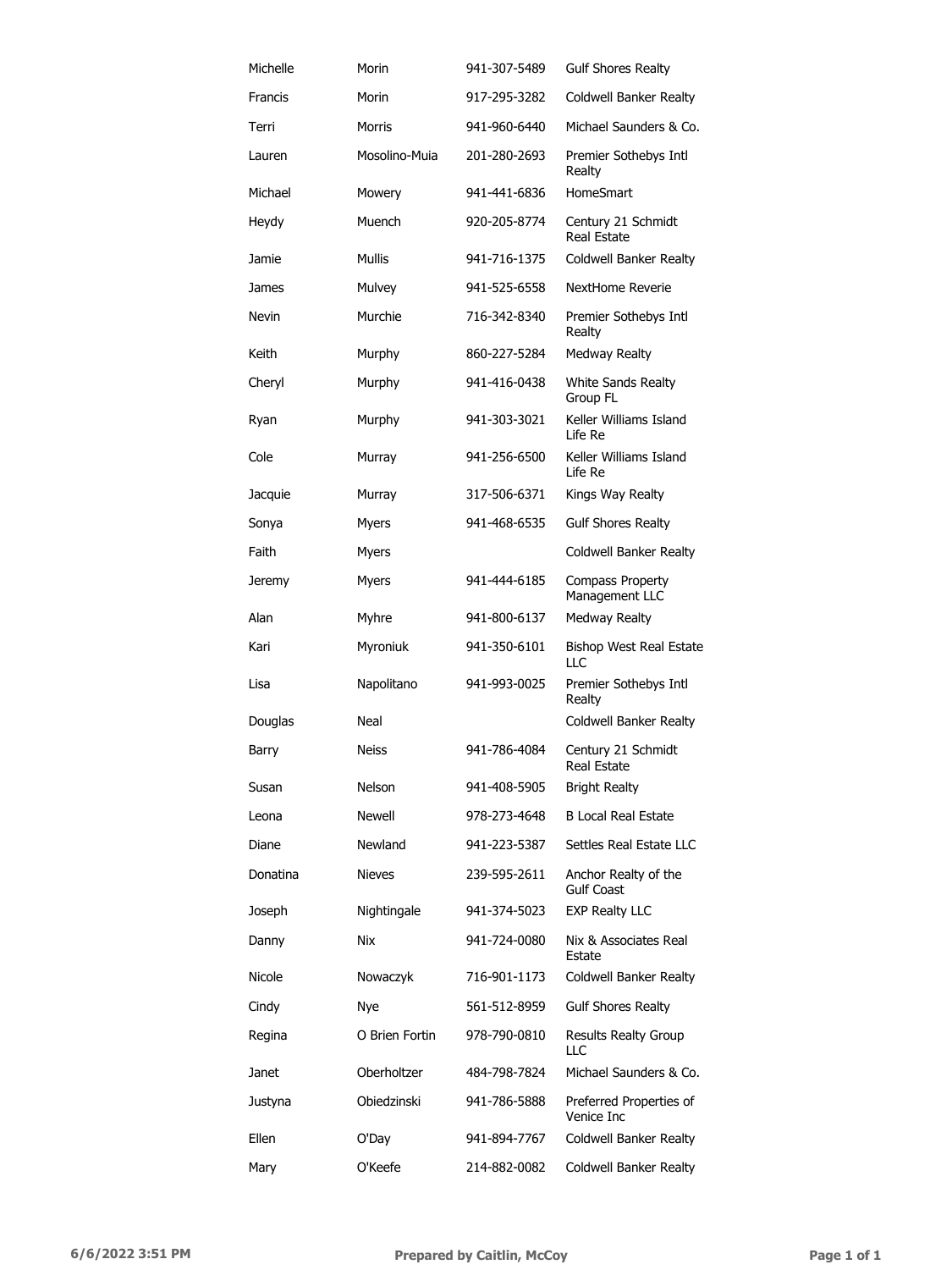| Roberta     | Olney      | 941-412-6684 | White Sands Realty<br>Group FL                   |
|-------------|------------|--------------|--------------------------------------------------|
| Peggy       | Olson      | 941-223-0686 | Premier Sothebys Intl<br>Realty                  |
| Daniel      | Olson      | 941-223-0037 | Premier Sothebys Intl<br>Realty                  |
| Dena        | Olson      | 941-822-7577 | Exit King Realty                                 |
| Sharon      | Osborne    | 239-826-5660 | Results Realty Group<br>LLC                      |
| Jovito      | Osias      | 941-350-8674 | Exit King Realty                                 |
| Enya        | Overholser | 941-306-9311 | Coldwell Banker Realty                           |
| Joanne      | Owens      | 941-779-5149 | Keller Williams On The<br>Water                  |
| Leslie      | Owens      | 941-769-1921 | White Sands Realty<br>Group FL                   |
| Barbara     | Palko      | 201-417-8040 | West Coast Realty of<br>Venice                   |
| Christian   | Panin      | 813-777-6030 | HomeSmart                                        |
| Maxwell     | Panin      | 941-218-3897 | HomeSmart                                        |
| Kelly       | Pankiw     | 941-441-6207 | Engel & Voelkers Venice<br>Downtown              |
| Walter      | Paradiso   | 941-416-0443 | Paradise Realty Of<br>Venice Inc                 |
| Walter      | Parker     | 941-468-0493 | Premier Sothebys Intl<br>Realty                  |
| Kevin       | Parks      | 716-725-4013 | K Parks Realty LLC                               |
| Cynthia     | Parola     | 508-958-5376 | Coldwell Banker Sunstar<br>Realty                |
| Jayne       | Parrish    | 941-504-0572 | <b>PRO GROUP REALTY &amp;</b><br><b>PROP MGT</b> |
| Kathleen    | Pate       | 770-689-9650 | <b>HomeSmart</b>                                 |
| Cynthia     | Patton     | 941-504-3359 | Preferred Properties of<br>Venice Inc            |
| Ronald      | Paul       | 941-483-0866 | Michael Saunders &<br>Company                    |
| Kyle        | Payne      | 941-468-7314 | Dalton Wade Inc                                  |
| Audrey      | Peabody    | 941-780-6695 | Michael Saunders & Co.                           |
| Shaun       | Peens      | 941-993-0649 | <b>Fine Properties</b>                           |
| Albert      | Pelder     | 941-830-6868 | Michael Saunders &<br>Company                    |
| Wendy       | Pelletier  | 207-576-6369 | Exit King Realty                                 |
| Myron       | Pennington | 775-455-5252 | Century 21 Schmidt<br>Real Estate                |
| Andrew      | Pepper     | 941-400-8227 | Keller Williams On The<br>Water                  |
| Maximiliano | Pereira    | 978-424-6530 | Exit King Realty                                 |
| Teresa      | Perez      | 941-661-1139 | Keller Williams Realty<br>Gold                   |
| Anthony     | Perna      | 727-455-0455 | OZA Realty Inc.                                  |
| Terri       | Persing    | 440-476-9884 | Accardi & Associates<br>Real Estate              |
| Anne        | Peshka     | 941-979-7779 | Exit King Realty                                 |
| Austin      | Peterman   | 740-808-6190 | Fidacity Realty Florida                          |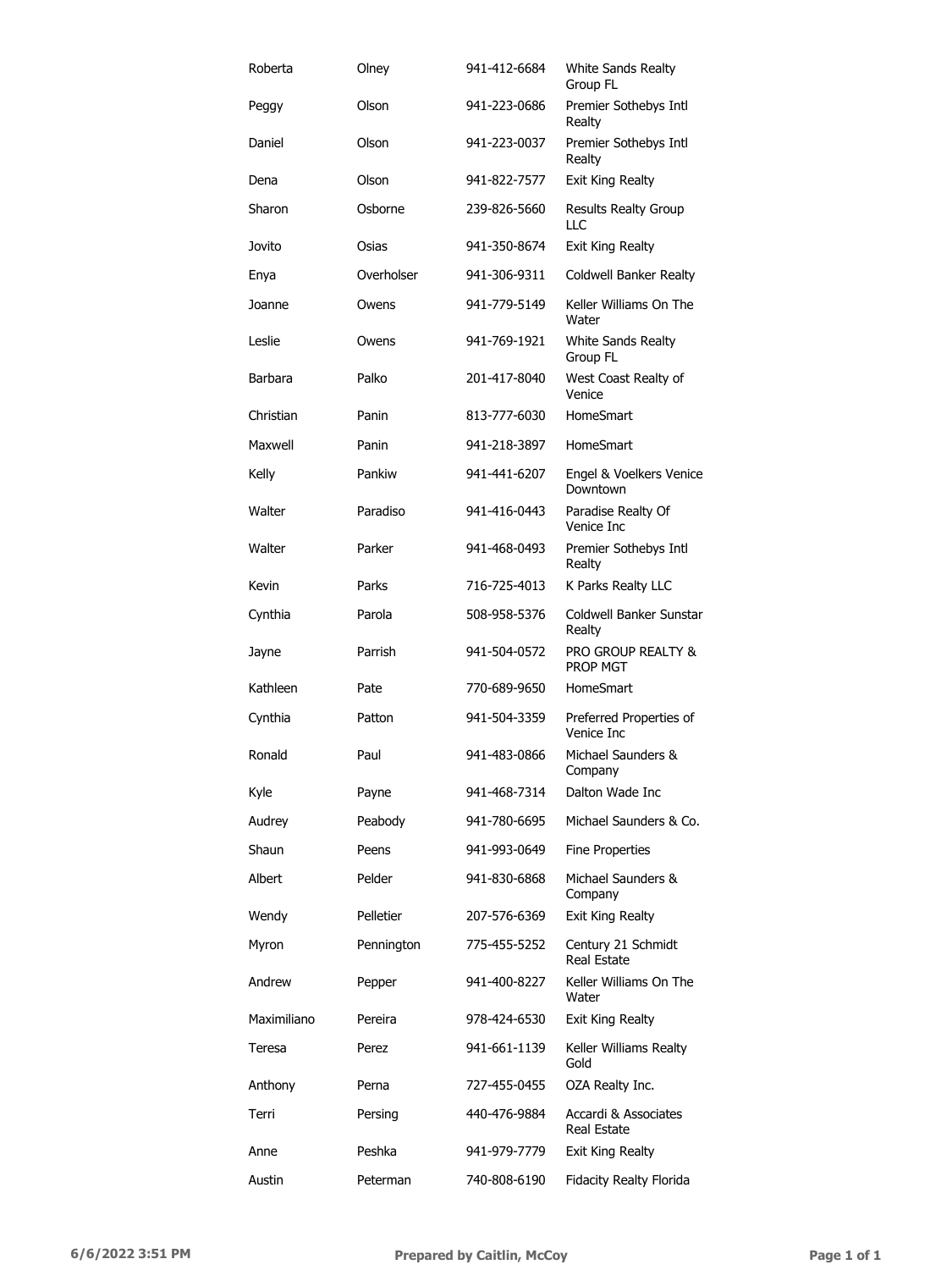| Pamela          | Phildius   | 312-952-7907 | <b>Gulf Shores Realty</b>                            |
|-----------------|------------|--------------|------------------------------------------------------|
| Tracy           | Pierce     | 215-478-3782 | Michael Saunders &<br>Company                        |
| Janis           | Pierce     | 941-468-5061 | <b>Medway Realty</b>                                 |
| Barbara         | Pierce     | 941-408-6190 | <b>Results Realty Group</b><br>LLC                   |
| Martha          | Pike       | 941-716-4392 | Premier Sothebys Intl<br>Realty                      |
| Rebecca         | Pinckard   | 941-544-1546 | <b>Exit King Realty</b>                              |
| Don             | Pingaro    | 305-389-2922 | Ocean Insiders LLC                                   |
| Derek           | Pinkerton  | 610-223-7354 | Berkshire Hathaway<br>HomeServices Florida<br>Realty |
| David           | Pinkham    | 941-223-9352 | <b>Gulf Shores Realty</b>                            |
| H. Lauden       | Pitts      | 941-374-7349 | Coldwell Banker<br>Sarasota Cent.                    |
| Gregory         | Pitts      | 310-962-4855 | Coldwell Banker<br>Sarasota Cent.                    |
| Hansel          | Pitts      | 941-800-6076 | Coldwell Banker<br>Sarasota Cent.                    |
| Monika          | Piwowarska | 917-657-2702 | Dalton Wade Inc                                      |
| Frantisek       | Plessl     | 941-483-0808 | OZA Realty Inc.                                      |
| Patricia        | Plessl     | 941-323-6284 | OZA Realty Inc.                                      |
| <b>Deborah</b>  | Polizzi    | 585-451-4224 | Coldwell Banker Realty                               |
| Amy             | Pontz      | 717-989-7090 | Medway Realty                                        |
| Denise          | Poole      | 941-451-2812 | Premier Sothebys Intl<br>Realty                      |
| Janice          | Post       | 847-903-4514 | Coldwell Banker Realty                               |
| Manuela         | Povsic     | 941-769-1925 | <b>Gulf Shores Realty</b>                            |
| Virginia        | Powers     | 941-787-4887 | RE/MAX Palm Realty of<br>Venice                      |
| Mark            | Powers     | 941-306-7497 | <b>RE/MAX Platinum Realty</b>                        |
| Edmond          | Prendi     | 941-786-4325 | <b>Medway Realty</b>                                 |
| Christopher     | Price      | 941-284-8008 | <b>HomeSmart</b>                                     |
| <b>Bonnie</b>   | Price      | 941-350-3362 | <b>HomeSmart</b>                                     |
| Robert          | Price      |              | Coldwell Banker Realty                               |
| Mark            | Pritchard  | 410-215-7740 | <b>EXP Realty LLC</b>                                |
| <b>Brittany</b> | Provencher | 941-716-0430 | <b>EXP Realty LLC</b>                                |
| Brianna         | Prystash   | 330-619-0231 | Coldwell Banker Realty                               |
| Michelle        | Puello     | 941-999-7451 | Michael Saunders & Co.                               |
| <b>Jennifer</b> | Putnam     | 941-539-6768 | Coldwell Banker<br>Sarasota Cent.                    |
| <b>Jennifer</b> | Quintel    | 941-525-8728 | Results Realty Group<br>LLC                          |
| Gerald          | Raasch     | 941-468-9339 | American Realty of<br>Venice, Inc                    |
| Marzena         | Rafalo     | 941-462-9090 | Century 21 Schmidt<br><b>Real Estate</b>             |
| William         | Raguse     | 317-716-4143 | Keller Williams Island<br>Life Re                    |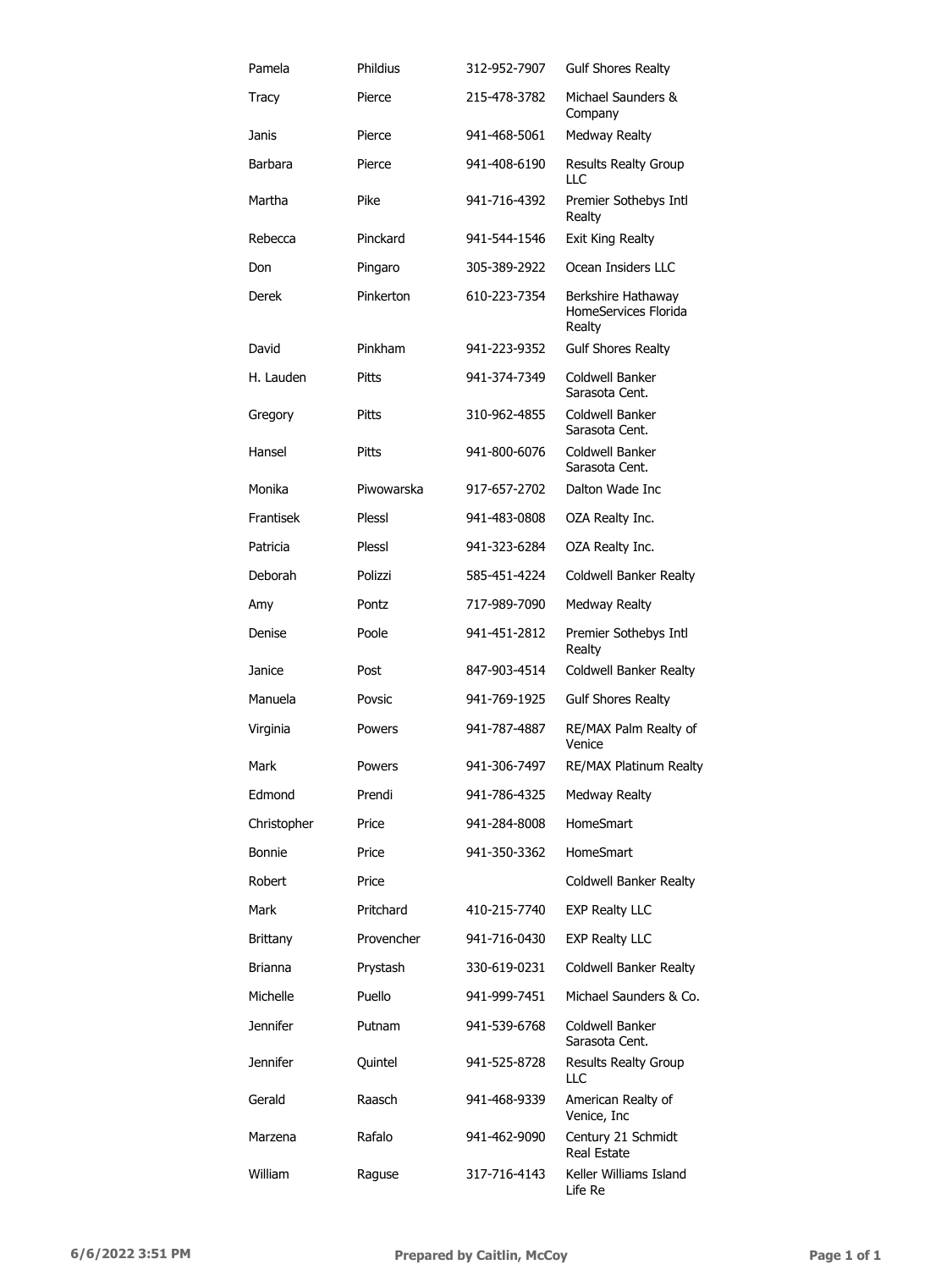| Barry              | Rambo         | 610-463-5691 | American Realty of<br>Venice, Inc        |
|--------------------|---------------|--------------|------------------------------------------|
| Beverly            | Ramsey        | 941-800-7363 | West Villages Realty<br>LLC              |
| Phil               | Ramsey        | 941-626-5225 | <b>Gulf Shores Realty</b>                |
| Kimberly           | Randall       | 941-525-0744 | Exit King Realty                         |
| <b>CHRISTOPHER</b> | <b>RANKIN</b> |              | RE/MAX Palm Realty of<br>Venice          |
| <b>CHRISTOPHER</b> | <b>RANKIN</b> |              | RE/MAX Palm Realty                       |
| Kim                | Rathbun       | 508-505-0475 | Kings Way Realty                         |
| Jean               | Raymond       | 239-292-2917 | Frank Appraisals                         |
| Cornelius A        | Reed          | 859-388-4869 | Neil Reed Real Estate                    |
| Maryann            | Regal         | 203-330-1233 | <b>Gulf Shores Realty</b>                |
| Sharon             | Rehm          | 941-223-2628 | Coldwell Banker Realty                   |
| Shawn              | Reilly        | 401-742-5836 | Coldwell Banker Realty                   |
| Randy              | Reisinger     | 941-313-2164 | Exit King Realty                         |
| Scott              | Remick        | 802-751-9356 | Keller Williams Island<br>Life Re        |
| Jens               | Reuter-Runyon | 941-232-5410 | Coldwell Banker Realty                   |
| Timothy            | Richardson    | 508-361-2716 | Coldwell Banker Realty                   |
| Susan              | Richardson    | 817-437-9981 | Coldwell Banker Sunstar<br>Realty        |
| Rene               | Richardson    | 978-660-1653 | Coldwell Banker Realty                   |
| Maurice            | Richardson    | 860-202-3113 | Coldwell Banker Realty                   |
| Holly              | Riebel        | 908-229-5327 | Coldwell Banker Realty                   |
| Joan               | Riggs         | 910-389-5726 | Tropical Sun Group                       |
| James              | Rightmyer     | 941-400-5944 | Results Realty Group<br><b>LLC</b>       |
| Cory               | Riker         | 941-499-0162 | <b>EXP Realty LLC</b>                    |
| Terrence           | Riley         | 941-492-7831 | Coldwell Banker Realty                   |
| Heather            | Rinehart      | 574-274-6155 | Paradise Realty Of<br>Venice Inc         |
| Carol              | Ringenberg    | 941-780-3928 | American Realty of<br>Venice, Inc        |
| Matthew            | Ritter        | 941-961-4046 | The Ritter Group                         |
| Jessica            | Ritter        | 941-993-4076 | The Ritter Group                         |
| Peter              | Rivera        | 407-488-5957 | RE/MAX Palm Realty                       |
| Victoria           | Roa           | 480-628-1747 | Century 21 Schmidt<br><b>Real Estate</b> |
| Thomas             | Roberts       | 941-400-5361 | Paradise Realty Of<br>Venice Inc         |
| Mitchell           | Roberts       | 941-800-7959 | Paradise Realty Of<br>Venice Inc         |
| Jacqueline         | Robertson     | 941-441-7223 | Coldwell Banker Realty                   |
| Blake              | Robertson     | 941-525-7400 | Premier Sothebys Intl<br>Realty          |
| Freddy             | Rodriguez     | 954-326-5850 | <b>HomeSmart</b>                         |
| Sheli              | Rodriguez     | 941-223-9200 | Coldwell Banker Realty                   |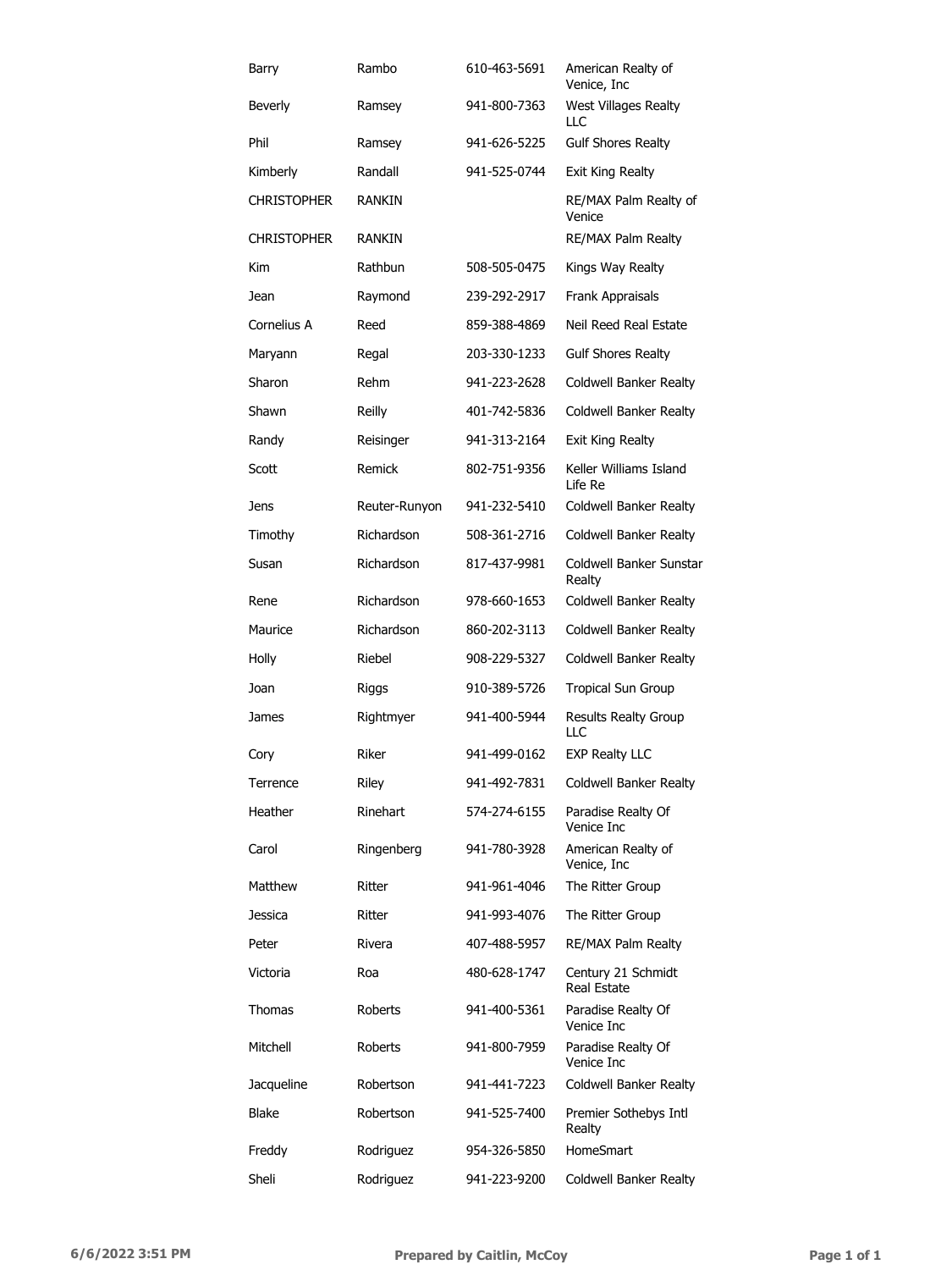| Cynthia         | Rogers         | 941-302-6375 | Coldwell Banker Realty                               |
|-----------------|----------------|--------------|------------------------------------------------------|
| Tanvi           | Rogers         | 317-874-7257 | Coldwell Banker Realty                               |
| Ruthann         | Roka           | 941-544-3954 | Results Realty Group<br>LLC                          |
| Stanley         | Rolle          | 941-685-1624 | American Realty of<br>Venice, Inc                    |
| James           | Romano         | 941-786-8447 | RE/MAX Palm Realty of<br>Venice                      |
| Laura           | Romeiro        | 941-914-7492 | Exit King Realty                                     |
| Kristian        | Rondeau        | 508-688-7858 | Medway Realty                                        |
| <b>Jennifer</b> | Rose           | 941-380-7673 | <b>Bright Realty</b>                                 |
| Becky           | Rose           | 941-223-7316 | <b>Gulf Shores Realty</b>                            |
| Richard         | Rose           | 941-685-1095 | Settles Real Estate LLC                              |
| Susan           | Rose           | 941-587-7222 | Settles Real Estate LLC                              |
| Phillip         | Ross           | 941-284-6784 | Ross Appraisal Services                              |
| Janet           | Rotenberry     | 941-809-3755 | PRO GROUP REALTY &<br><b>PROP MGT</b>                |
| Angela          | Rowe           | 408-712-8197 | Coldwell Banker Realty                               |
| Steven          | Roy            | 810-516-9526 | Cornerstone R.E of SW<br>FI.                         |
| Sabina          | Rozak          | 708-642-2036 | HomeSmart                                            |
| Wayne           | Ruby           | 941-258-2276 | Preferred Properties of<br>Venice Inc                |
| Elizabeth       | Rucci          | 508-277-5486 | Coldwell Banker Realty                               |
| <b>Brendan</b>  | Russell        | 978-270-9974 | <b>EXP Realty LLC</b>                                |
| Julie           | Russell        | 415-299-2452 | Premier Sothebys Intl<br>Realty                      |
| Patricia        | Russell        | 978-835-8421 | Century 21 Schmidt<br>Real Estate                    |
| Rosanna         | Russo          | 631-882-6698 | <b>Exit King Realty</b>                              |
| Ginte           | Sabaliauskaite | 312-925-0533 | Shark Tooth Realty                                   |
| Lourdes         | Sabates        | 954-552-6885 | Coldwell Banker Realty                               |
| Valerie         | Sablowski      | 941-321-5266 | Exit King Realty                                     |
| Debra           | Sacchetti      | 941-525-4604 | Exit King Realty                                     |
| Stephanie       | Salter         | 863-640-0143 | Exit King Realty                                     |
| Crystal         | Saly           | 253-495-1730 | HomeSmart                                            |
| Judith          | Salzwedel      | 920-918-5449 | <b>RE/MAX Alliance Group</b>                         |
| Amee            | Sams           | 941-447-1466 | Premier Sothebys Intl<br>Realty                      |
| Barbara         | Saputo         | 941-223-8990 | Berkshire Hathaway<br>HomeServices Florida<br>Realty |
| Julian          | Saramago       | 386-290-4390 | <b>Exit King Realty</b>                              |
| Carlos          | Saramago       | 941-400-6552 | Exit King Realty                                     |
| Elizabeth       | Sargent        | 941-716-1277 | Premier Sothebys Intl<br>Realty                      |
| John            | Sas            | 941-724-0183 | Exit King Realty                                     |
| Michael         | Saunders       |              | Michael Saunders & Co.                               |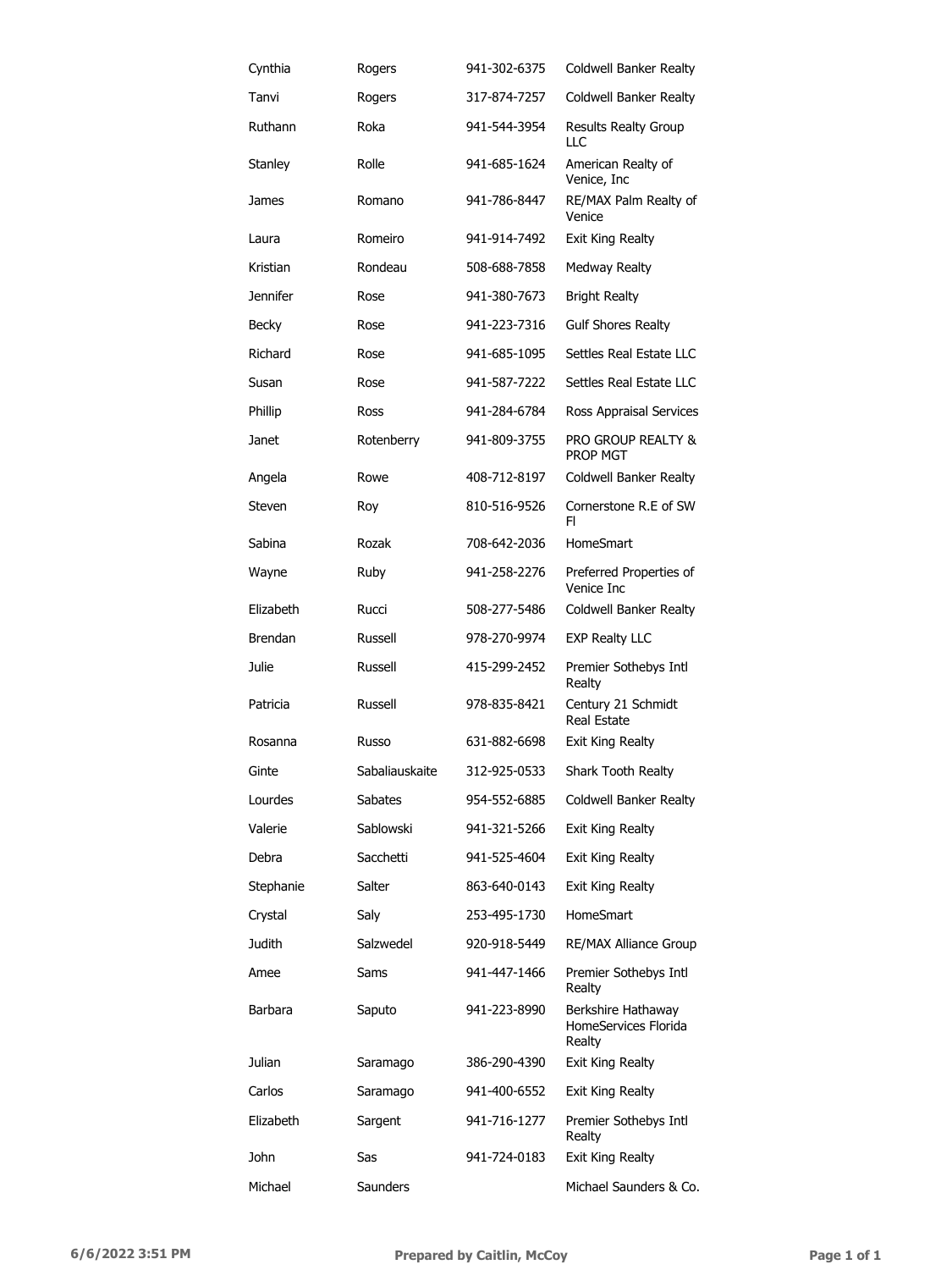| Kathleen     | Scanlon               | 941-412-5309 | Zenner Realty                            |
|--------------|-----------------------|--------------|------------------------------------------|
| Teresa       | Schab                 | 616-890-4005 | American Realty of<br>Venice, Inc        |
| James        | Schab                 | 616-862-9308 | American Realty of<br>Venice, Inc        |
| Nicole       | Schmaling             | 941-350-8379 | RE/MAX Platinum Realty                   |
| Sharlette    | Schofield             | 941-321-8310 | Sarasota Realty Quest                    |
| Sarah        | Schowalter            | 941-499-4100 | Coldwell Banker<br>Sarasota Cent.        |
| Joseph       | Schulten              | 502-895-9118 | Joseph M. Schulten,<br><b>Broker</b>     |
| Kimberly     | Schumacher            | 630-465-4107 | Coldwell Banker Realty                   |
| Joan         | Schumacher-<br>Martin | 941-525-3080 | Keller Williams Island<br>Life Re        |
| Crystal      | Schwartz              | 941-306-7784 | Coldwell Banker Realty                   |
| Nancy        | Schweitzer            | 941-786-4200 | <b>Preferred Shore</b>                   |
| Lee          | Sciutto               | 941-218-9778 | Michael Saunders &<br>Company            |
| Jo-Anne      | Sckowska              | 941-321-8975 | Michael Saunders & Co.                   |
| Louis        | Sclafani              | 941-504-7475 | Century 21 Schmidt<br><b>Real Estate</b> |
| Karen        | Scott                 | 941-223-7620 | Michael Saunders & Co.                   |
| Marni        | Scott                 | 941-518-2354 | West Villages Realty<br>LLC              |
| Deborah      | Scott                 | 978-807-6873 | <b>EXP Realty LLC</b>                    |
| Garrett      | Sedlacek              | 913-461-6882 | Keller Williams On The<br>Water          |
| Michelle     | Segatto               | 518-860-8717 | Keller Williams Island<br>Life Re        |
| Donna        | Segatto               | 518-281-3883 | Fine Properties                          |
| Monica       | Sell                  | 941-465-2196 | Exit King Realty                         |
| Patricia     | Senese                | 305-481-0302 | EXP Realty LLC                           |
| William      | Settles               | 941-685-3600 | Settles Real Estate LLC                  |
| Carmen       | Seward                | 941-321-2687 | Keller Williams Island<br>Life Re        |
| <b>Brian</b> | Shaefer               | 941-539-9218 | RE/MAX Palm Realty of<br>Venice          |
| Laurie       | Shaffer               | 330-565-5651 | Keller Williams Island<br>Life Re        |
| Hanan        | Shahin                | 904-238-3307 | <b>EXP Realty LLC</b>                    |
| Vera         | Shal                  | 916-878-7042 | Keller Williams Island<br>Life Re        |
| Tamara       | Shaut                 | 208-964-0833 | Medway Realty                            |
| Daniel       | Shepard               | 518-330-5193 | Shark Tooth Realty                       |
| Walter       | Shepherd              | 941-445-2455 | Coldwell Banker Realty                   |
| Katie        | Shevchenko            | 941-412-7800 | <b>Preferred Shore</b>                   |
| Christopher  | Shiparski             | 941-375-1148 | <b>HomeSmart</b>                         |
| Elizabeth    | Shiparski             | 941-445-1542 | <b>HomeSmart</b>                         |
| Janie        | Shoaf                 | 336-250-0178 | Michael Saunders & Co.                   |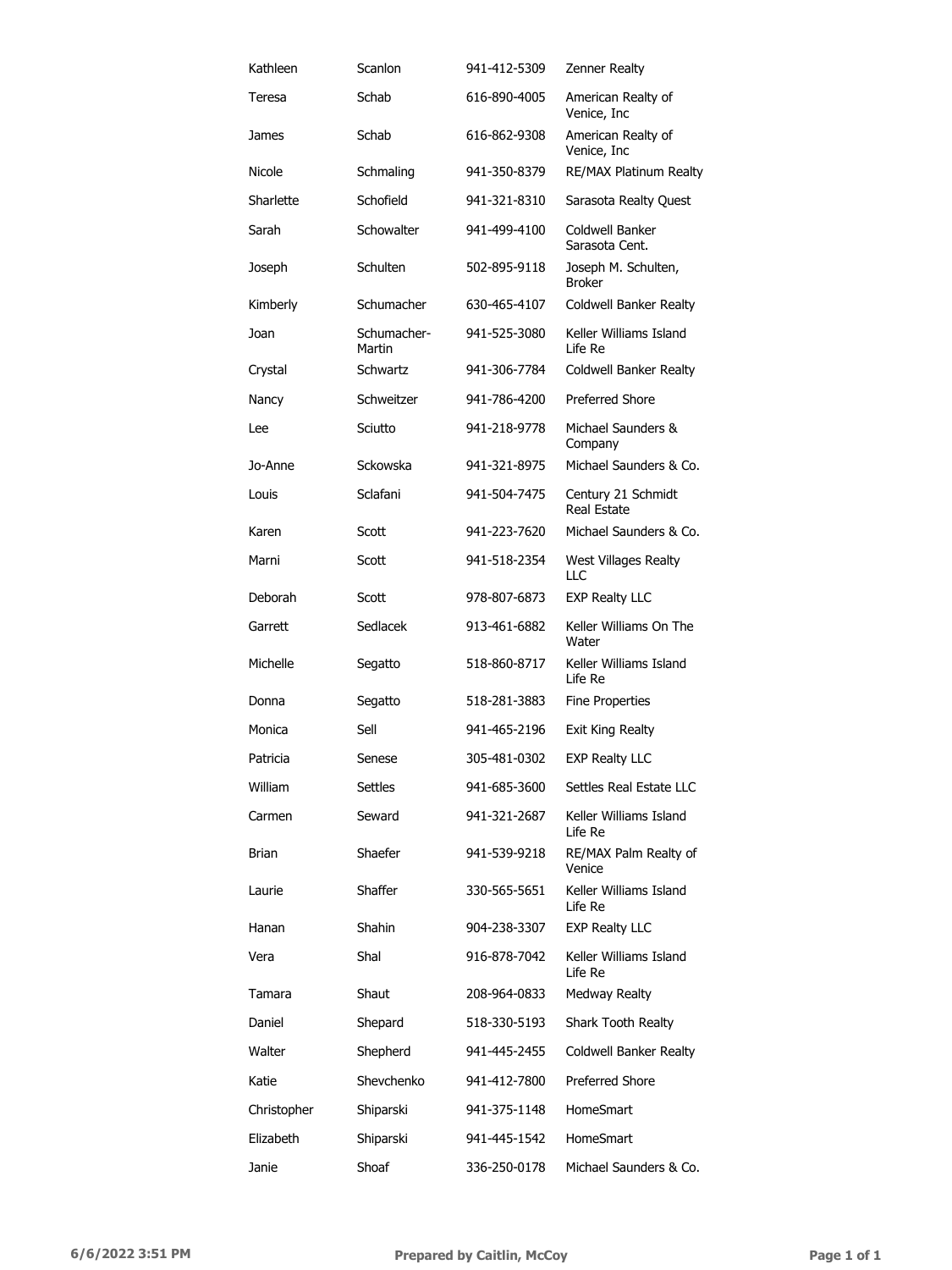| Joseph    | Shock          | 941-650-3624 | <b>EXP Realty LLC</b>              |
|-----------|----------------|--------------|------------------------------------|
| Robin     | Shulman        | 732-887-0820 | Exit King Realty                   |
| Tamari    | Shynkaruk      | 904-994-2752 | Exit King Realty                   |
| Sandra    | Sibley         | 941-525-4377 | <b>RE/MAX Alliance Group</b>       |
| Pamela    | Sigmund        | 941-270-2650 | Pelican Realty Corp                |
| Sharon    | <b>Silvers</b> | 727-455-7263 | Country Club Estates<br>Sales Inc  |
| Carol     | <b>Simms</b>   | 941-685-3430 | Michael Saunders & Co.             |
| Robin     | Sims           | 517-304-5989 | Horizon Realty<br>International    |
| Laura     | Singer         | 941-914-8490 | Michael Saunders & Co.             |
| Amber     | Skapyak        | 941-445-3237 | <b>RE/MAX Alliance Group</b>       |
| Jody      | Skapyak        | 941-400-5603 | <b>RE/MAX Alliance Group</b>       |
| Tanya     | Skidmore       | 941-586-6932 | <b>Results Realty Group</b><br>LLC |
| Andrew    | Smajdor        | 941-716-0783 | <b>Gulf Shores Realty</b>          |
| Bonye     | Smart          | 941-445-1501 | <b>Bright Realty</b>               |
| Susan     | Smith          | 540-533-1807 | Coldwell Banker Realty             |
| Katherine | Smith          | 941-894-7220 | <b>RE/MAX Platinum Realty</b>      |
| Ronald    | Smith          | 941-281-8899 | Keller Williams Island<br>Life Re  |
| Justin    | Smith          | 941-221-1009 | <b>EXP Realty LLC</b>              |
| Nicole    | Smith          | 941-404-0601 | <b>RE/MAX Platinum Realty</b>      |
| Machelle  | Smith          | 540-379-0984 | Keller Williams Island<br>Life Re  |
| Arlene    | Smith          | 941-303-9902 | Coldwell Banker Realty             |
| Martha    | Smith          | 941-504-9588 | Paradise Realty Of<br>Venice Inc   |
| Judy      | Smith          | 727-809-4802 | West Villages Realty<br>LLC        |
| Orlando   | Solarte        | 239-248-2375 | <b>EXP Realty LLC</b>              |
| Alex      | Solovyev       | 941-408-4400 | Ken Brand Lic R E<br>Broker        |
| Alexander | Solovyev       | 941-786-2360 | Keller Williams Island<br>Life Re  |
| Mark      | Soravilla      | 941-468-1417 | RE/MAX Palm Realty                 |
| Terry     | Spenard-Church | 207-877-5934 | <b>EXP Realty LLC</b>              |
| Erin      | Spencer        | 941-343-7821 | West Coast Realty of<br>Venice     |
| Paula     | Spitler        | 941-323-9363 | Coldwell Banker Realty             |
| David     | Spitz          | 860-515-8698 | Keller Williams Island<br>Life Re  |
| Thomas    | Sponaugle      | 941-716-4090 | RE/MAX Palm Realty of<br>Venice    |
| Tina      | Springer       | 941-303-0722 | Coldwell Banker Realty             |
| Meridith  | Stalnaker      | 727-386-2684 | American Realty of<br>Venice, Inc  |
| Kevin     | Stanley        | 941-716-0564 | Premier Sothebys Intl<br>Realty    |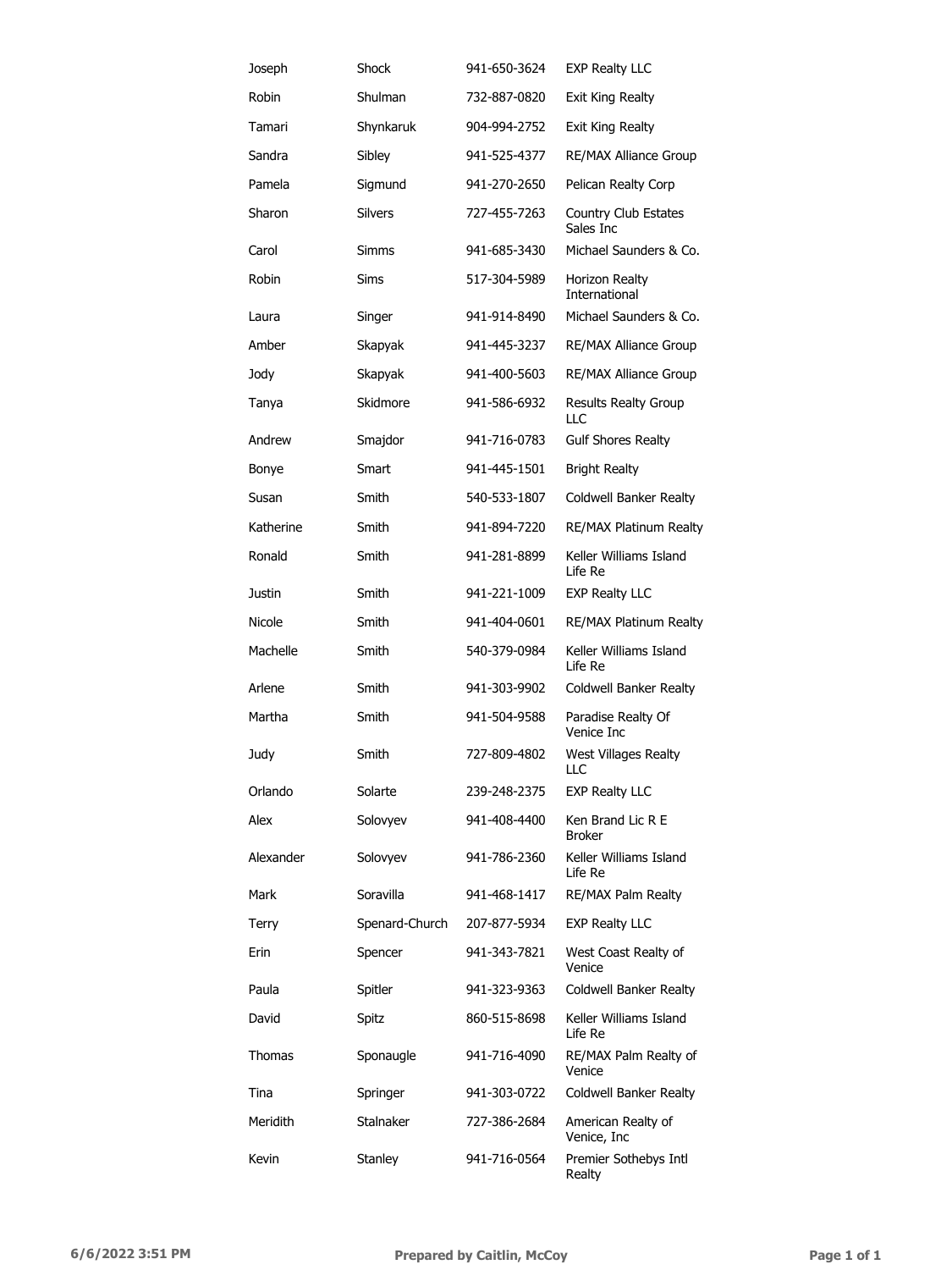| Kathleen       | Stansfield      | 941-786-6178 | Exit King Realty                                     |
|----------------|-----------------|--------------|------------------------------------------------------|
| Pamela         | Starr           | 941-822-1093 | Coldwell Banker Realty                               |
| Wizeth         | Stecconi        | 941-525-3441 | Accardi & Associates<br><b>Real Estate</b>           |
| Kim            | <b>Stephens</b> | 941-321-6858 | <b>RE/MAX Alliance Group</b>                         |
| Morgan         | Stepien         | 973-220-2843 | <b>HomeSmart</b>                                     |
| Joan           | Stevens         | 727-600-1354 | Coldwell Banker Realty                               |
| Kate           | Stevens         | 941-681-8141 | White Sands Realty<br>Group FL                       |
| Jean           | Stevenson       | 941-416-5286 | Horizon Realty<br>International                      |
| Mark           | Stewart         | 941-236-0674 | RE/MAX Anchor Realty                                 |
| Lori Ann       | Stewart         | 941-223-0441 | RE/MAX Anchor Realty                                 |
| Gae            | Stewart         | 941-544-3775 | <b>RE/MAX Alliance Group</b>                         |
| Brigida        | Stinson         | 941-468-4917 | White Sands Realty<br>Group FL                       |
| Colleen        | Stone           | 610-703-1369 | <b>HomeSmart</b>                                     |
| <b>Jeffrey</b> | Stone           | 941-451-4776 | Exit King Realty                                     |
| Christina      | Stradtman       | 941-468-1730 | <b>Results Realty Group</b><br>LLC                   |
| Mary           | Strimple        | 330-671-3179 | Coldwell Banker Realty                               |
| Craig          | Stringer        | 678-521-9665 | HomeSmart                                            |
| Andrea         | <b>Stultz</b>   | 941-929-6529 | Engel & Voelkers Venice<br>Downtown                  |
| Victoria       | Stultz          | 941-387-5676 | Engel & Voelkers Venice<br>Downtown                  |
| Deborah        | Sugden          | 941-223-9363 | Premier Sothebys Intl<br>Realty                      |
| Robin          | Sullivan        | 941-467-4210 | Michael Saunders & Co.                               |
| Karen          | Suter           | 410-804-7525 | Premier Sothebys Intl<br>Realty                      |
| Margaret       | Sutto           | 732-600-2663 | Country Club Estates<br>Sales Inc                    |
| James          | Sweat           | 772-888-6798 | One Sotheby's<br><b>International Re</b>             |
| Joanne         | Sweeney         | 941-408-5874 | Berkshire Hathaway<br>HomeServices Florida<br>Realty |
| <b>Stacy</b>   | Sweeney         | 443-366-2120 | Keller Williams Island<br>Life Re                    |
| William        | Sweeney         | 941-323-5496 | Berkshire Hathaway<br>HomeServices Florida<br>Realty |
| Joseph         | Swonger         | 941-600-3534 | HomeSmart                                            |
| Mary           | Szablowski      | 941-587-3583 | Premier Sothebys Intl<br>Realty                      |
| Hussien        | Taha            | 941-468-7614 | R.E.O. of Venice, Inc.                               |
| Susan          | Tamberino       | 941-302-3648 | American Realty of<br>Venice, Inc                    |
| Georgeta       | Tampa-Zavoiu    | 941-220-9668 | Exit King Realty                                     |
| Martin         | Tarala          | 941-416-0007 | Cornerstone R.E of SW<br>FI.                         |
| Nicholas       | Tarantino       | 941-275-7698 | Engel & Voelkers Venice                              |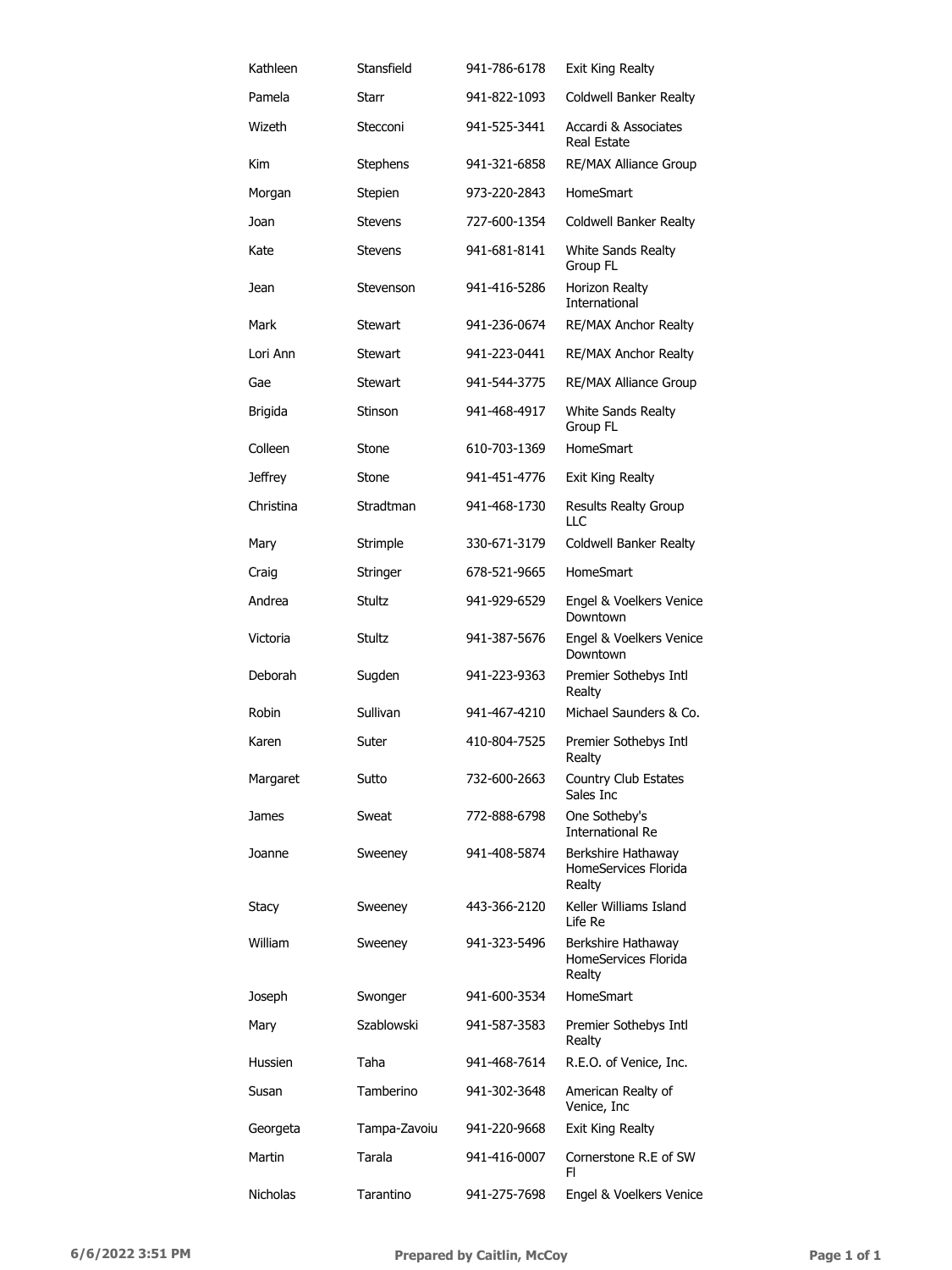#### Downtown

| Angelina       | Tarolli           | 941-483-1410 | West Coast Realty of<br>Venice             |
|----------------|-------------------|--------------|--------------------------------------------|
| Lucas          | Taylor            | 813-952-3332 | Century 21 Schmidt<br>Real Estate          |
| Betty          | Teichman          | 941-232-8271 | Sunkissed Realty                           |
| Kyle           | Tenbusch          | 941-626-5346 | RE/MAX Platinum Realty                     |
| <b>Jeffrey</b> | Test              | 941-321-2928 | White Sands Realty<br>Group FL             |
| Barbara        | Teyssier          | 304-671-6691 | Keller Williams Island<br>Life Re          |
| Kristopher     | Thatcher          | 941-525-8700 | Keller Williams Island<br>Life Re          |
| Shannon        | Thinnes           | 941-232-6182 | <b>EXP Realty LLC</b>                      |
| Julie          | Thomas            | 941-441-8816 | <b>KW Suncoast</b>                         |
| Debra          | Thomas            | 239-790-3923 | DR Horton Realty SW<br>FL LLC              |
| Debra          | Thomas            | 239-790-3923 | Emerald Realty of SW<br>FL LLC             |
| Debra          | Thomas            | 239-790-3923 | Express Realty of SW<br>Florida            |
| Ryan           | Thopsey           | 941-275-2755 | Keller Williams Island<br>Life Re          |
| Kelly          | Thormahlen        | 941-483-0733 | <b>Fine Properties</b>                     |
| Caitlyn        | Thorne            | 941-763-9919 | <b>Gulf Shores Realty</b>                  |
| Frank          | Tobey             | 847-363-8837 | Keller Williams Island<br>Life Re          |
| Nicolai        | Todosiciuc        | 941-681-1373 | Coldwell Banker Realty                     |
| Glenn          | Tomasino          | 973-219-3463 | Medway Realty                              |
| Matthew        | Toro              | 941-220-8548 | Exit King Realty                           |
| Joseph         | Toth              | 941-286-6156 | <b>EXP Realty LLC</b>                      |
| Thomas         | Treloar           | 603-860-3990 | <b>Gulf Shores Realty</b>                  |
| Sandra         | Tresh             | 941-586-1218 | RE/MAX Platinum Realty                     |
| Heather        | Trimarco          | 941-412-7518 | Coldwell Banker Realty                     |
| Richard        | <b>Tritschler</b> | 941-928-1292 | RE/MAX Alliance Group                      |
| Brad           | <b>Tritschler</b> | 941-716-1042 | Premier Sothebys Intl<br>Realty            |
| Timothy        | <b>Tritschler</b> | 941-376-7740 | Michael Saunders & Co.                     |
| Ashley         | Troutman          | 319-457-1896 | <b>Gulf Shores Realty</b>                  |
| Dean           | <b>Tubekis</b>    | 847-809-8070 | <b>Coldwell Banker Realty</b>              |
| Lori           | <b>Turkovics</b>  | 941-441-7169 | Coldwell Banker Realty                     |
| Katherine      | Turpin            | 941-468-6973 | Coldwell Banker Realty                     |
| Gabrielle      | Turpin            | 941-451-1307 | Coldwell Banker Realty                     |
| Jeffery K.     | Twigg             | 941-412-6505 | <b>Bright Realty</b>                       |
| Melanie        | Twigg             | 941-809-3453 | <b>HomeSmart</b>                           |
| Karen          | Udiskey           | 203-313-4349 | Exit King Realty                           |
| Michael        | Urban             | 908-612-0418 | Berkshire Hathaway<br>HomeServices Florida |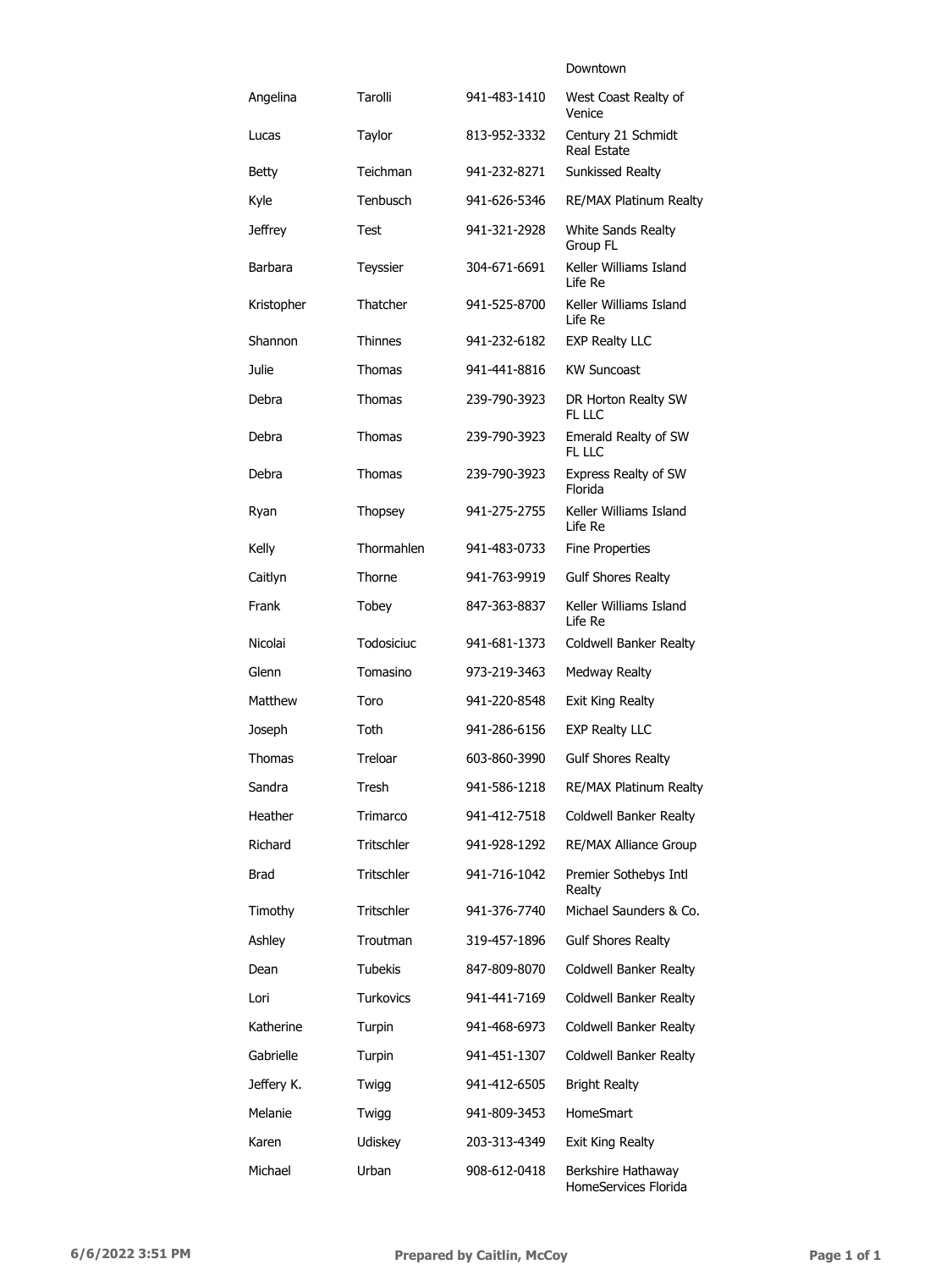|                |                 |              | Realty                                               |
|----------------|-----------------|--------------|------------------------------------------------------|
| Barbara        | Ursel Byrd      | 941-468-4608 | Paradise Realty Of<br>Venice Inc                     |
| Bambi          | Utton           | 941-228-4881 | Michael Saunders &<br>Company                        |
| Ford           | Utton           | 941-441-7765 | Michael Saunders &<br>Company                        |
| Robin          | Vaccai          | 941-716-9867 | Beach Bay Real Estate                                |
| Cherie         | Valentine       | 941-979-7123 | <b>Winkler Realty Group</b><br>LLC                   |
| Marjorie       | Valentine       | 913-207-1999 | Michael Saunders & Co.                               |
| Richard        | Valleau         | 941-483-6924 | West Coast Realty of<br>Venice                       |
| Xena           | Vallone         | 941-224-5950 | NextHome In The Sun                                  |
| <b>Natalie</b> | Valonis         | 860-670-6378 | <b>Gulf Shores Realty</b>                            |
| Apinya         | Van De Ree      | 941-773-2461 | Neal Van De Ree &<br>Associates                      |
| Neal           | Van De Ree      | 954-789-1475 | Neal Van De Ree &<br>Associates                      |
| Matthew        | Vander Wyden    | 941-483-0977 | <b>Gulf Shores Realty</b>                            |
| Tatiana        | Vanderhyde      | 941-380-7448 | Keller Williams Island<br>Life Re                    |
| Donna          | Vaughan         | 602-478-7002 | Exit King Realty                                     |
| Steven         | Vaughn          | 941-525-8362 | Accardi & Associates<br><b>Real Estate</b>           |
| Nancy          | Vigna           | 917-215-6100 | Coldwell Banker Realty                               |
| Melissa        | Vigneron        | 941-786-2689 | Coldwell Banker Realty                               |
| Debra          | Villari         | 609-458-4627 | <b>Gulf Shores Realty</b>                            |
| Gregory        | Vine            | 941-223-6067 | Sunacre Corp                                         |
| Dale           | Vinopal         | 941-518-4496 | Coldwell Banker Realty                               |
| Dragica        | Vlahovic        | 941-716-7878 | Exit King Realty                                     |
| Kimberly       | Vogel           | 413-221-4261 | Premier Sothebys Intl<br>Realty                      |
| Andrew         | Vold            | 941-716-3088 | Berkshire Hathaway<br>HomeServices Florida<br>Realty |
| Elke           | Von Oertzen     | 941-441-7073 | Premier Sothebys Intl<br>Realty                      |
| Joseph         | Vuono           | 941-544-0977 | Premier Sothebys Intl<br>Realty                      |
| Ann            | Wacholder       | 941-544-6914 | West Coast Realty of<br>Venice                       |
| Phillip        | Wade            | 727-888-4175 | Dalton Wade Inc                                      |
| Michelle       | Waggoner        | 941-441-6591 | American Realty of<br>Venice, Inc                    |
| Harold         | Waggoner        | 941-685-9118 | <b>Gulf Edge Realty</b>                              |
| Leila          | Wagner          | 410-271-5902 | <b>Gulf Shores Realty</b>                            |
| Nancy          | Waite-Howington | 717-324-2180 | Coldwell Banker Realty                               |
| Johanne        | Wallace         | 941-485-4240 | FL Gulf Realty                                       |
| Satanta        | Walsh           | 941-626-6314 | Coldwell Banker Realty                               |
| Janice         | Ward            | 860-916-7531 | Coldwell Banker Realty                               |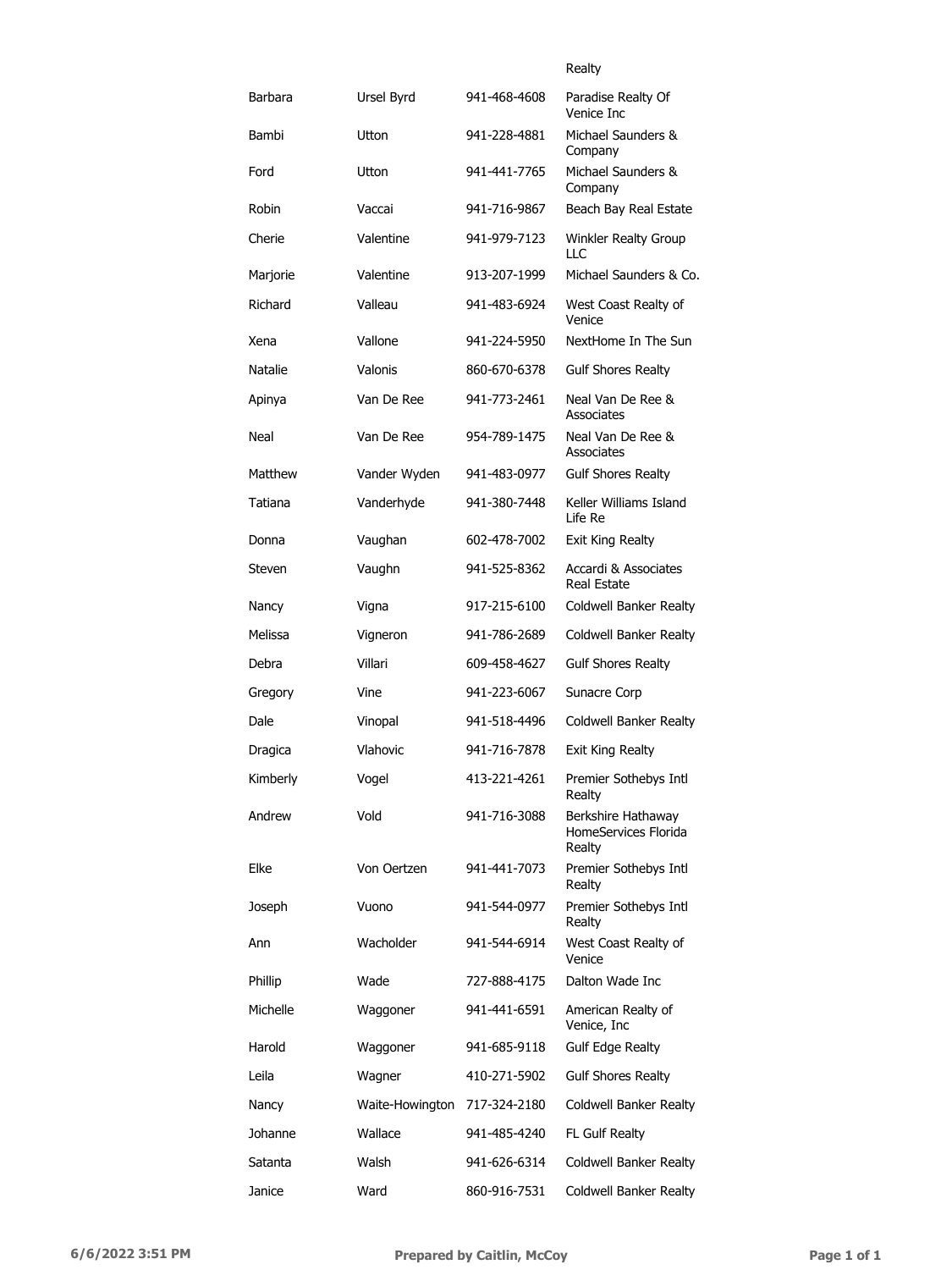| Lauren   | Ward        | 941-875-0023 | <b>Exit King Realty</b>             |
|----------|-------------|--------------|-------------------------------------|
| Sandi    | Ward        | 941-321-5326 | <b>Gulf Shores Realty</b>           |
| Linda    | Ware        | 941-525-0343 | Exit King Realty                    |
| Margaret | Waring      | 941-321-0640 | Coldwell Banker Realty              |
| Kimberly | Wathen      | 941-445-1651 | Keller Williams Island<br>Life Re   |
| Kathleen | Watson      | 248-921-8584 | Keller Williams Island<br>Life Re   |
| Jason    | Weaver      | 941-716-9039 | HomeSmart                           |
| Marsha   | Weaver      | 941-468-2227 | Premier Sothebys Intl<br>Realty     |
| Hunter   | Weisbrodt   | 941-321-1753 | Keller Williams Island<br>Life Re   |
| Spencer  | Weisbrodt   | 941-315-3283 | Keller Williams Island<br>Life Re   |
| Jenny    | Welch       | 941-676-0333 | Coldwell Banker Realty              |
| Lucy     | Welch       | 941-330-5950 | Exit King Realty                    |
| Tim      | Weller      | 941-221-0155 | Exit King Realty                    |
| Wayne    | Welsh       | 941-234-6070 | <b>Gulf Shores Realty</b>           |
| Timothy  | Werla       | 941-264-5986 | <b>RE/MAX Alliance Group</b>        |
| Kimberly | Werla       | 941-979-2757 | RE/MAX Alliance Group               |
| Paula    | Wesley      | 941-492-7515 | Premier Sothebys Intl<br>Realty     |
| Peter    | West        | 413-822-2571 | Bishop West Real Estate<br>LLC      |
| Mary     | Westbrook   | 941-275-4800 | Coldwell Banker Realty              |
| Ray      | Westbrook   | 941-451-9993 | Coldwell Banker Realty              |
| Elaine   | Wetterstein | 941-236-6774 | <b>HomeSmart</b>                    |
| Kristen  | Wheat       | 941-204-8028 | Michael Saunders &<br>Company       |
| Patricia | Wheeler     | 941-809-8430 | Premier Sothebys Intl<br>Realty     |
| Frank    | Wheeler     | 941-928-3850 | Premier Sothebys Intl<br>Realty     |
| Cynthia  | White       | 808-285-6168 | Accardi & Associates<br>Real Estate |
| Barbara  | White       | 847-682-8957 | Coldwell Banker Realty              |
| Cynthia  | Wickson     | 941-441-8060 | Premier Sothebys Intl<br>Realty     |
| Margaret | Wieland     | 248-310-0012 | Exit King Realty                    |
| Joyce    | Wiles       | 269-217-6972 | <b>Exit King Realty</b>             |
| Anna     | Wilk        | 941-999-0756 | Coldwell Banker Realty              |
| Jeff     | Wilkes      | 941-815-0005 | <b>Exit King Realty</b>             |
| Julie    | Willett     | 941-223-7088 | Coldwell Banker Realty              |
| Linda    | Williams    | 941-202-2312 | <b>Gulf Shores Realty</b>           |
| Timothy  | Williams    | 606-309-5941 | Exit King Realty                    |
| Paula    | Williams    | 770-355-6180 | <b>HomeSmart</b>                    |
| Ulrike   | Wills       | 941-275-5154 | Wills Real Estate LLC               |